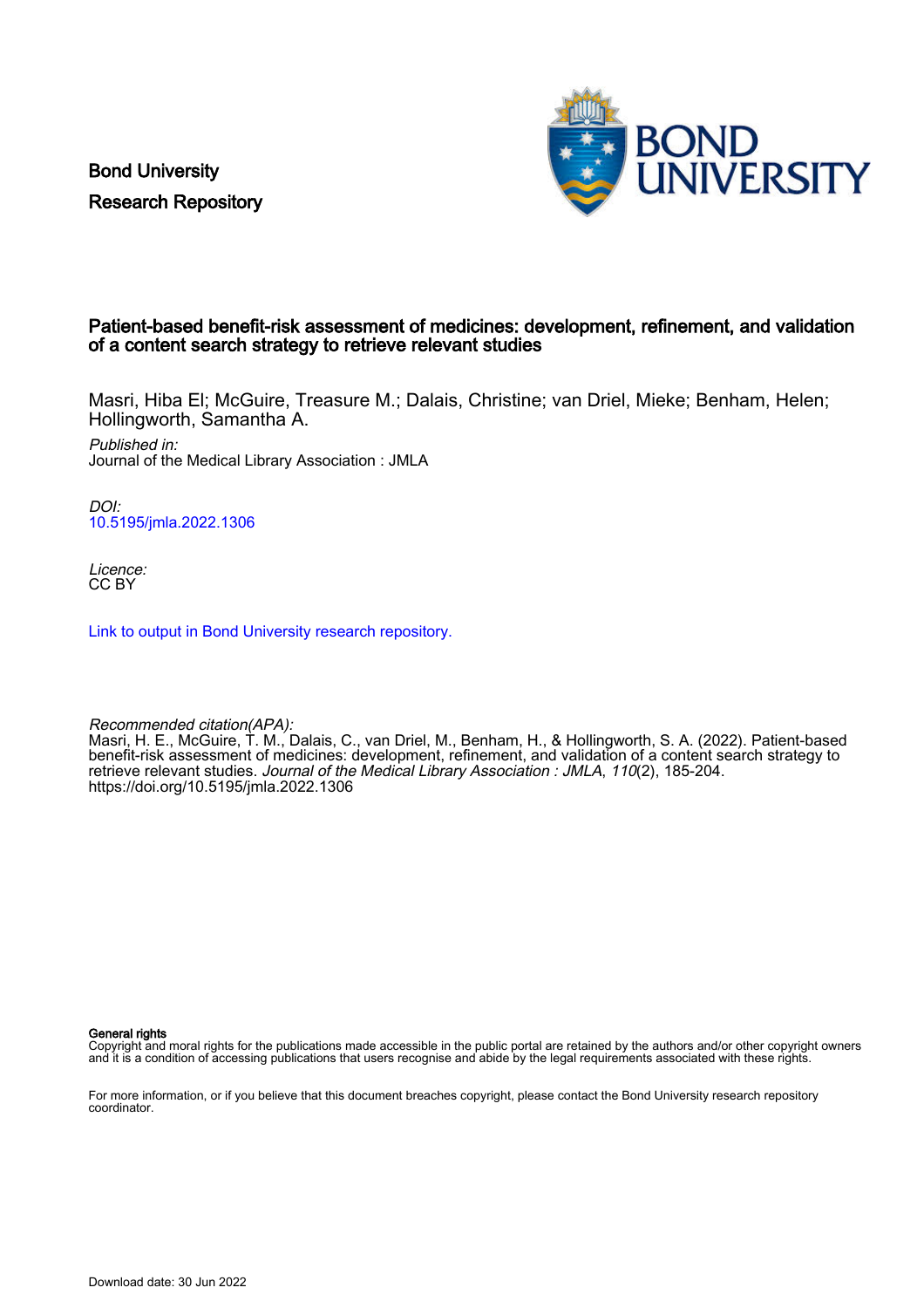# Patient-based benefit-risk assessment of medicines: development, refinement, and validation of a content search strategy to retrieve relevant studies

Hiba El Masri; Treasure M. McGuire; Christine Dalais; Mieke van Driel; Helen Benham; Samantha A. Hollingworth

*See end of article for authors' affiliations.*

Introduction: Poor indexing and inconsistent use of terms and keywords may prevent efficient retrieval of studies on the patient-based benefit-risk assessment (BRA) of medicines. We aimed to develop and validate an objectively derived content search strategy containing generic search terms that can be adapted for any search for evidence on patientbased BRA of medicines for any therapeutic area.

Methods: We used a robust multistep process to develop and validate the content search strategy: (1) we developed a bank of search terms derived from screening studies on patient-based BRA of medicines in various therapeutic areas, (2) we refined the proposed content search strategy through an iterative process of testing sensitivity and precision of search terms, and (3) we validated the final search strategy in PubMed by firstly using multiple sclerosis as a case condition and secondly computing its relative performance versus a published systematic review on patient-based BRA of medicines in rheumatoid arthritis.

Results: We conceptualized a final search strategy to retrieve studies on patient-based BRA containing generic search terms grouped into two domains, namely the patient and the BRA of medicines (sensitivity 84%, specificity 99.4%, precision 20.7%). The relative performance of the content search strategy was 85.7% compared with a search from a published systematic review of patient preferences in the treatment of rheumatoid arthritis. We also developed a more extended filter, with a relative performance of 93.3% when compared with a search from a published systematic review of patient preferences in lung cancer.

Keywords: patient-based benefit-risk assessment; benefit-risk assessment; attribute development; patient preference; prescription drug; risk assessment/methods; databases; bibliographic; information storage and retrieval/methods; information storage and retrieval/standards; Medical Subject Headings; terminology as topic; reproducibility of results

Ec

See end of article for supplemental content.

## INTRODUCTION

Medicines are used for a known therapeutic benefit including cure, delaying disease progression, relieving symptoms, or preventing comorbidities. Every medicine also carries a risk of side effects, from minor to severe. A thorough understanding of both benefits and risks of every pharmacotherapeutic intervention should underpin the effective medicine management cycle of prescribing, dispensing, administering, and monitoring of effect [1]. Balancing benefits and risks is also a key step in the decision-making process of regulatory authorities and in developing guidelines by professional societies [2].

The methodical and regular review of the efficacy and safety parameters of a medicine is called a benefit-risk

assessment or analysis (BRA) or benefit-risk ratio evaluation. BRA is primarily an exercise that balances two dimensions: the dimension of benefit that includes not only therapeutic efficacy but also improvement of quality of life, and the dimension of risks that consists of the safety profile of the given medicine and the potential risk of unintended adverse events anticipated on the basis of the mechanism of action [3]. The dimension of cost could also be embedded in this analysis [4].

Despite the use of quantitative and structured approaches to evaluate the benefits and risks of medicines, the BRA remains heavily influenced by the value judgments of clinical experts [2]. This professional BRA judgment does not necessarily correlate with patients' evaluations. In fact, there is growing evidence that the

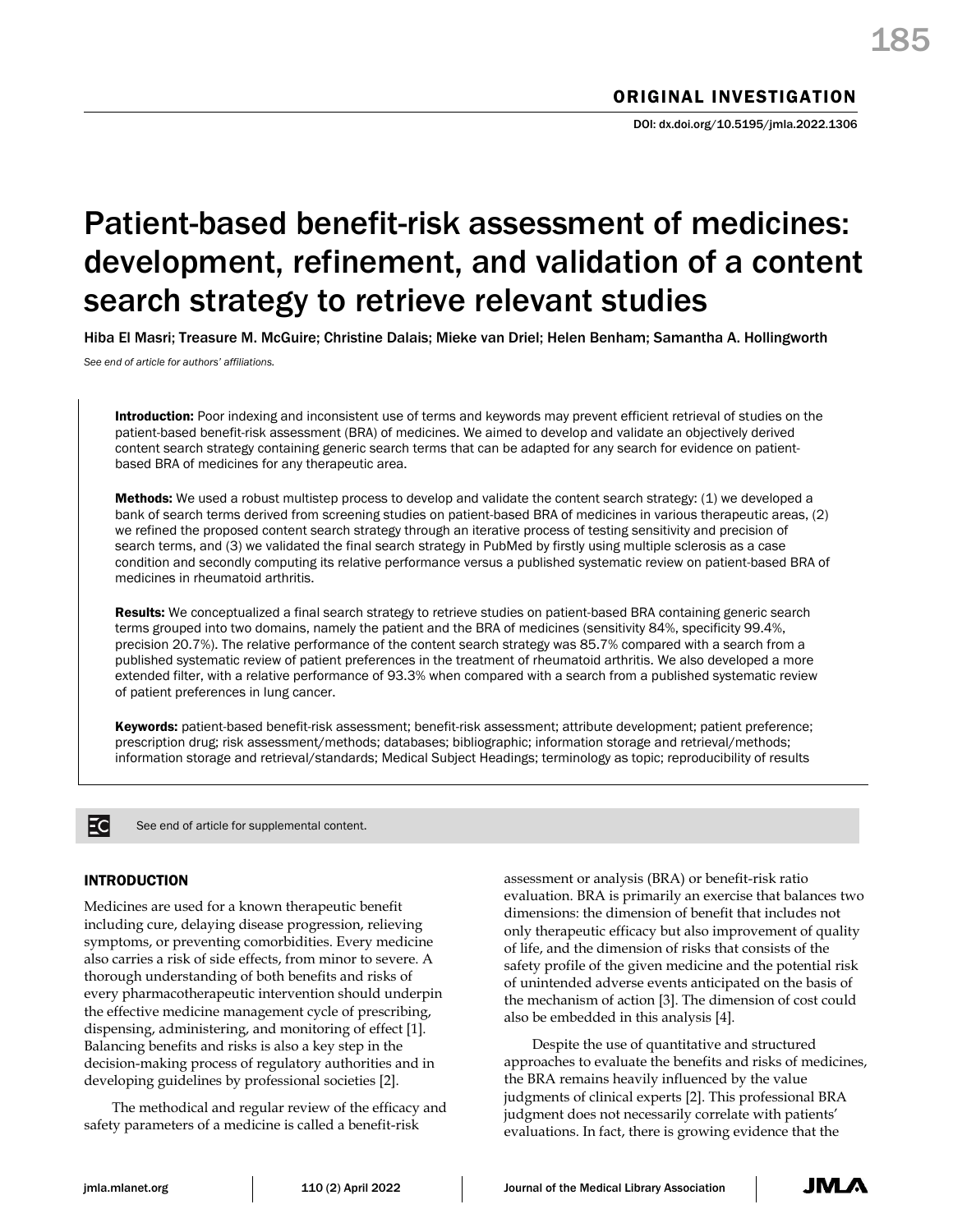trade-offs between benefits and risks made by patients differ significantly from clinical experts [5]. Furthermore, patients with chronic conditions cautiously and deliberately reassess the benefits and risks of their treatments at multiple milestones in their disease journey and may overemphasize the potential risks of their current medicines or overestimate the benefits of new treatments [6]. The concept of a patient-based BRA of medicines has recently emerged and is attracting the attention of regulatory authorities who acknowledge the importance of incorporating patients' perspectives into their decisionmaking processes [7, 8].

There has been a steady increase in studies eliciting patients' preferences and perspectives on their medicines [9, 10]. The growing evidence about patients' perspectives in general—and patient-based BRA in particular—is likely to inform clinical and regulatory decision-making [11]. There are barriers, however, to comprehensive and efficient searching for this evidence, including poor indexing and the inconsistent use of terms to denote either patient preferences or patient-based BRA [12]. Moreover, the capacity of most methods used to accurately elicit patients' perspectives depends on the researcher selecting a medicine's attributes and the patient's understanding the proposed choices [13]. A robust search strategy with predictable performance parameters is needed to rigorously generate and develop BRA attributes.

While some search strategies have been proposed to identify the literature on patients' knowledge, views, and preferences about their health and health care [14–16], we could not retrieve any search strategy to selectively identify how patients balance the benefits and risks of their medicines. The former search strategies produce a wide search yield, containing studies on patients' perspectives in various areas such as information and knowledge needs, communication and social support, appraisal of symptom severity, comorbidity management, hospitalization, and prevention and screening tests. We aimed to create and validate a targeted, objectively derived content search strategy for patient-focused BRA of medicines that would detect studies on patients' perspectives on medicines' attributes, assessments of adverse event severity, the importance of avoiding side effects, and other treatment characteristics such as routes of administration, frequency of treatment, inconvenience caused by scheduled treatment, and costs. The measures of this validated and objectively derived search strategy would be calculated. Search strategy performance would be predictable, unlike subjectively derived strategies that are mainly based on the authors' expertise, with their methodologies not consistently reproducible. The proposed content search strategy would contain generic search terms, rather than terms specific to a given

therapeutic area, allowing it to be used as a search filter for patient-based BRA of medicines in any therapeutic area.

## **METHODS**

We developed a content search strategy to retrieve studies on patient-based BRA of medicines using an iterative process: (1) developing a search term bank, (2) refining the search strategy, and (3) validating the final strategy (Figure 1). This content search strategy was constructed and validated in PubMed. PubMed is a free resource supporting the search and retrieval of biomedical and life sciences literature and is one of the most commonly used medical databases [15].

#### Developing a bank of candidate search terms

We compiled a list of search terms (Medical Subject Heading [MeSH] terms, other indexed terms in title or abstract, and free text) from two sources: (1) existing search strategies used to retrieve studies on patients' knowledge and information needs, experiences, views, and preferences [14–16] and (2) the MeSH database in PubMed [17]. The MeSH thesaurus is a controlled and hierarchically organized vocabulary established by the National Library of Medicine for indexing and searching biomedical and health-related information [17].

We combined these terms into a subjectively derived search filter, or hedge, that was developed based on several sources: the authors' subject knowledge, expertise of our librarian searcher, existing search strategies, the MeSH database, and a thesaurus (Appendix 1) [18]. We ran an initial search (using OR) in PubMed in July 2020. Although the patient was at the core of our initial search strategy, we expected it would yield a large number of articles under the broad scope of patients' preferences in all aspects of health and illness, including preferences related to the attributes of their medicines. The initial search yielded 790,674 articles. For practical purposes, we manually screened the first 5,000 articles (by order of appearance) retrieved by this combined list of search terms without limiting our search by the nature of the medical or health condition, language, or date of publication. We also used Best Match rather than chronological order as the active filter in PubMed to enable relevant older citations to be retrieved. However, our a priori decision was to continue beyond this citation limit if insufficient relevant papers were retrieved or search term saturation was not achieved. We first screened at the level of title and abstract, to determine which articles discussed patient-based BRA of medicines.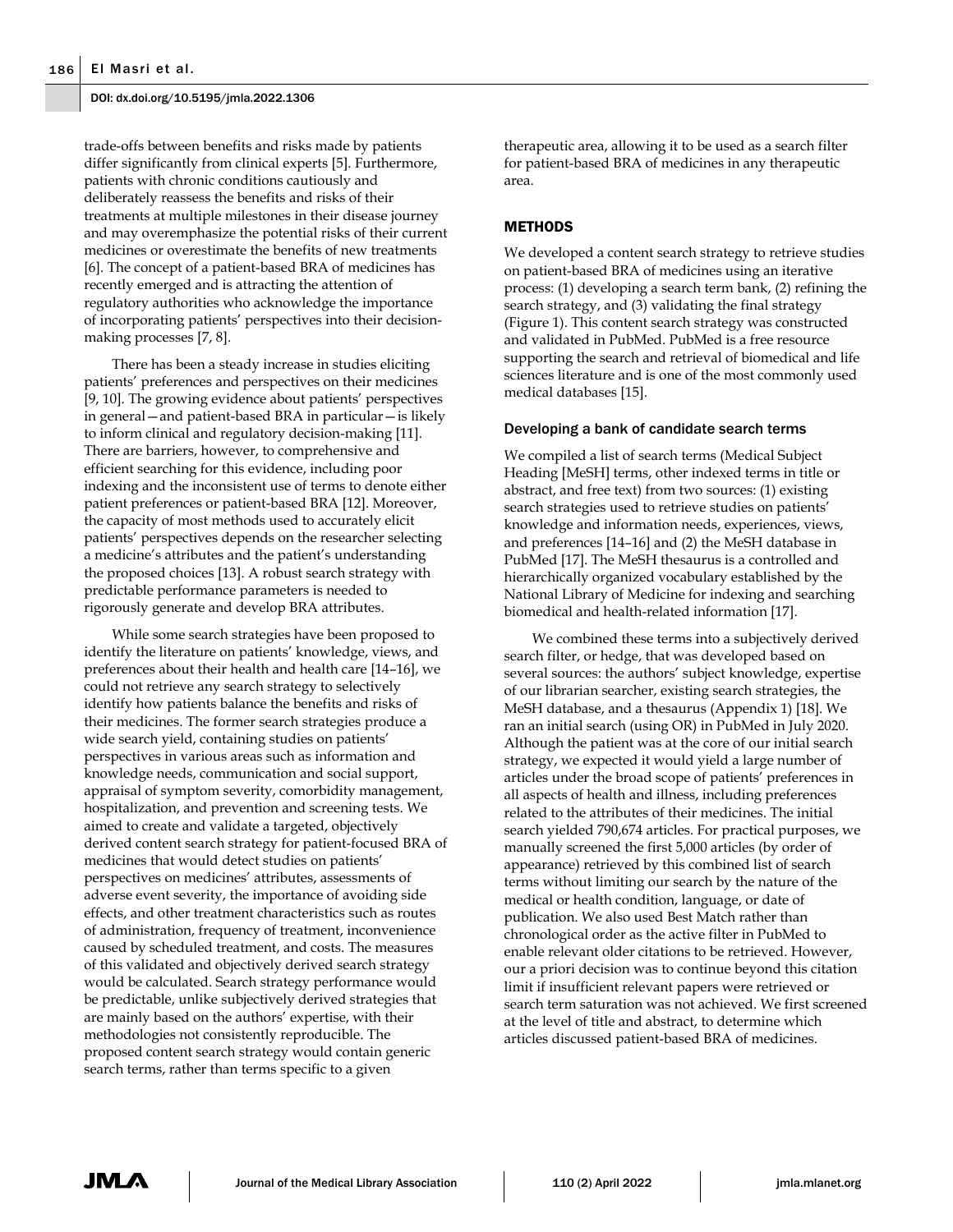Figure 1 Flow diagram depicting the iterative process of developing a search term bank, refining the search strategy, and then validating the final strategy



We identified seventy relevant papers on patients' preferences for treatment attributes in different therapeutic areas, published in many journals (Appendix 2). The studies were deemed relevant if they elicited patient-based BRA of medicines using quantitative and or qualitative approaches. The identified studies covered many therapeutic categories and medical conditions, mostly chronic in nature (e.g., cardiology, endocrinology, neurology, nephrology, dermatology, immunology, rheumatology, gastroenterology, oncology, and other therapeutic areas). We extracted controlled vocabulary (i.e. author-designated keywords and MeSH terms plus subheadings) and free text words from abstracts and full texts of the seventy identified papers on patient-based BRA of medicines (Appendix 2). The resulting collection

of terms, including all terms from the hedge, formed our bank of candidate search terms.

## Refining the search strategy

In developing methodological search strategies, experts define the gold standard (also called reference standard or reference set) as a set of relevant records against which the search strategy is tested and validated to determine its performance parameters [18]. Through an iterative process and two rounds of discussions, two authors (HM and SH) screened and tested the bank of candidate search terms to optimize the effectiveness and efficiency of the search without making the search yield too narrow. The analytical approach to refine the terms to be included in the content search strategy was based on frequency of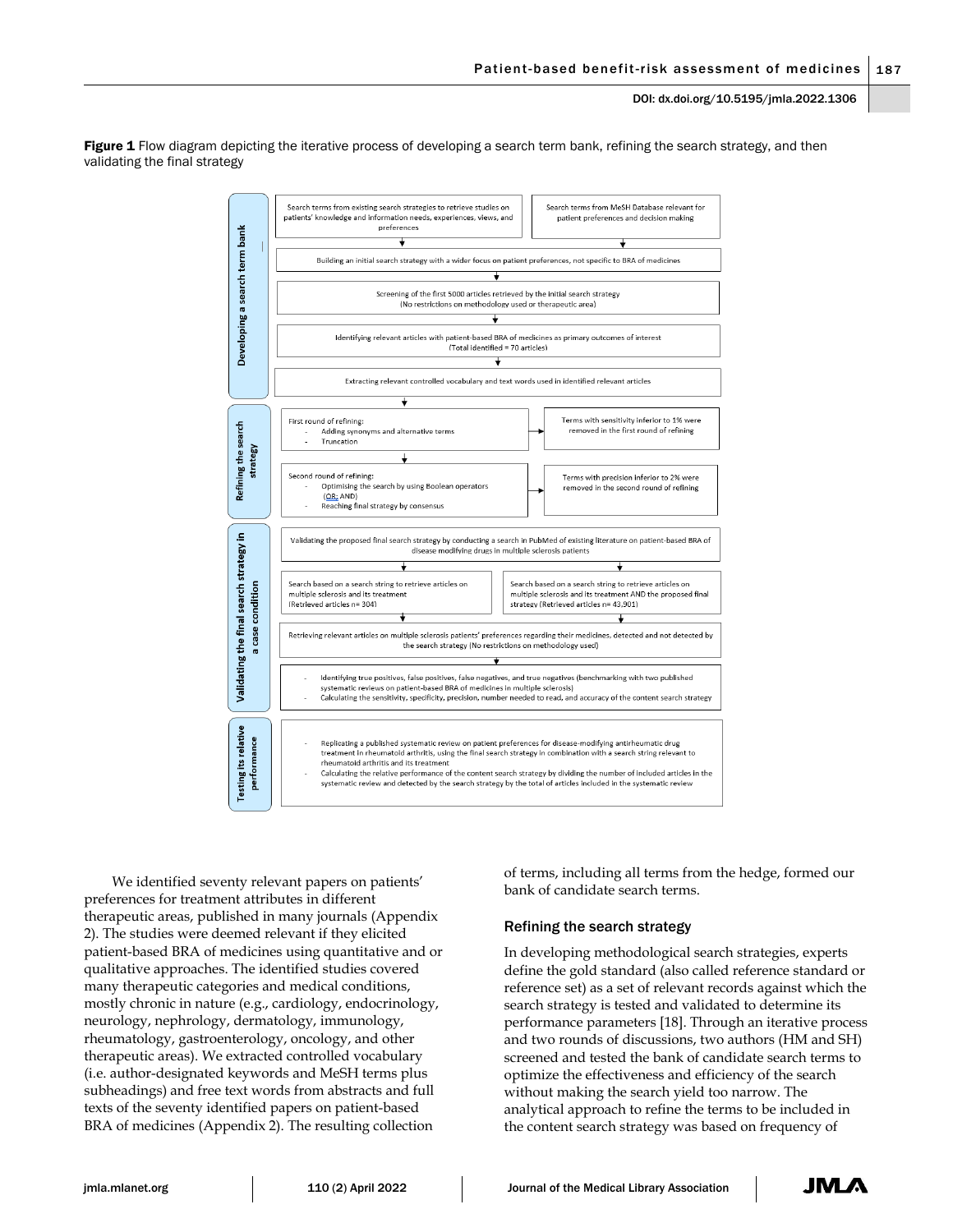occurrence, often used by information specialists and experts to develop and validate objectively derived search strategies [19–21]. We set the minimum threshold of frequency of occurrence for an individual term to be included by multiple testing of various combinations to obtain optimal performance measures, in particular sensitivity, precision, and specificity. The sensitivity or recall rate is defined as the number of relevant records in the gold standard retrieved by the search strategy as a proportion of the total number of records in the gold standard. The precision or positive predictive value (PPV) is the number of relevant records retrieved by the search strategy as a proportion of the total number of records retrieved. The specificity is the number of records that are not relevant and are not retrieved by the search strategy as a proportion of the total number of nonrelevant records [18]. Equations used to calculate performance parameters are given in Table 1.

We performed our term frequency analysis in two rounds: in the first round we retained the terms with sensitivity higher than 1%, and in the second round we retained the terms with precision greater than 2%. We set the minimum thresholds of frequency of occurrence by multiple testing of various combinations to obtain optimal performance. We aimed for a minimum of 80% for sensitivity and 20% for precision. The balance between sensitivity and precision was determined with the thresholds 1% and 2%, with consensus among all authors. For an extended search strategy, we aimed for a minimum of 90% for sensitivity at the cost of any precision. In the extended search strategy, we included all the terms that surpassed the 1% sensitivity threshold (Appendix 3).

In this refining exercise, we chose type 2 diabetes mellitus (T2DM) as a case condition to test the performance of each search term. We chose T2DM for four reasons: (1) T2DM is highly prevalent and associated with significant excess risk in cardiovascular morbidity and mortality [22], (2) treatment can be with oral or parenteral glucose-lowering agents, with various device models available, (3) newer oral-glucose-lowering agents are suggested to have better cardiovascular effects than longestablished glucose-lowering agents [23, 24], and (4) clinical recommendations stress the importance of a personalized and patient-centered treatment approach [25]. There are many studies exploring patient-based preferences of medicines for treating T2DM [26, 27], which makes it a suitable area to test the performance of our compiled search terms.

**Search syntax applied Relevant articles Nonrelevant articles Total** Content search strategy + (Search A) Search strategy combined (using AND) with the MS search string\* a True positives b False positives  $a + b$ Content search strategy – (Search B) Use of the MS search string\* alone c False negatives d True negatives c + d  $Sensitivity =$ Relevant articles retreived by (content search strategy+)<br>All relevant articles  $\frac{a}{a+b}$  $a + c$ **Specificity** =  $\frac{Nonrelevant\,aricles\,nondetected\,by\,content\,strategy}{Total\,of\,normal\,part\,articles)}$ t articles nondetected by content strategy  $=\frac{d}{b+1}$ <br>Total of nonrelevant articles)  $_{b+d}$ **Precision** (or positive predictive value) =  $\frac{Relevant \, articles \, retrieved \, by \, (content \, search \, strategy+)}{\frac{dim}{max} \, (1 - 1) \, (1 - 1) \, (1 - 1) \, (1 - 1) \, (1 - 1) \, (1 - 1) \, (1 - 1) \, (1 - 1) \, (1 - 1) \, (1 - 1) \, (1 - 1) \, (1 - 1) \, (1 - 1) \, (1 - 1) \, (1 - 1) \, (1 - 1) \, (1 - 1) \, (1$ vant articles retreived by (content search strategy+) =  $\frac{a}{a+h}$ <br>All articles retreived by (content search strategy+) =  $\frac{a}{a+h}$  $a + b$ **NNR** (number needed to read to find a relevant article in the output of the search strategy) =  $\frac{1}{\rho_{\text{max}}}$ Precision  $Accuracy = \frac{a+d}{a+b+c}$  $a + b + c + d$ 

Table 1 Formulas used to calculate the sensitivity, specificity, precision, accuracy, and NNR of the content search strategy

\* Search string used to retrieve articles on multiple sclerosis and its treatment: (((multiple sclerosis) OR (multiple sclerosis[MeSH Terms])) OR (Multiple Sclerosis / therapy[MeSH Terms])) OR (Multiple Sclerosis, Relapsing-Remitting / drug therapy[MeSH Terms])

JM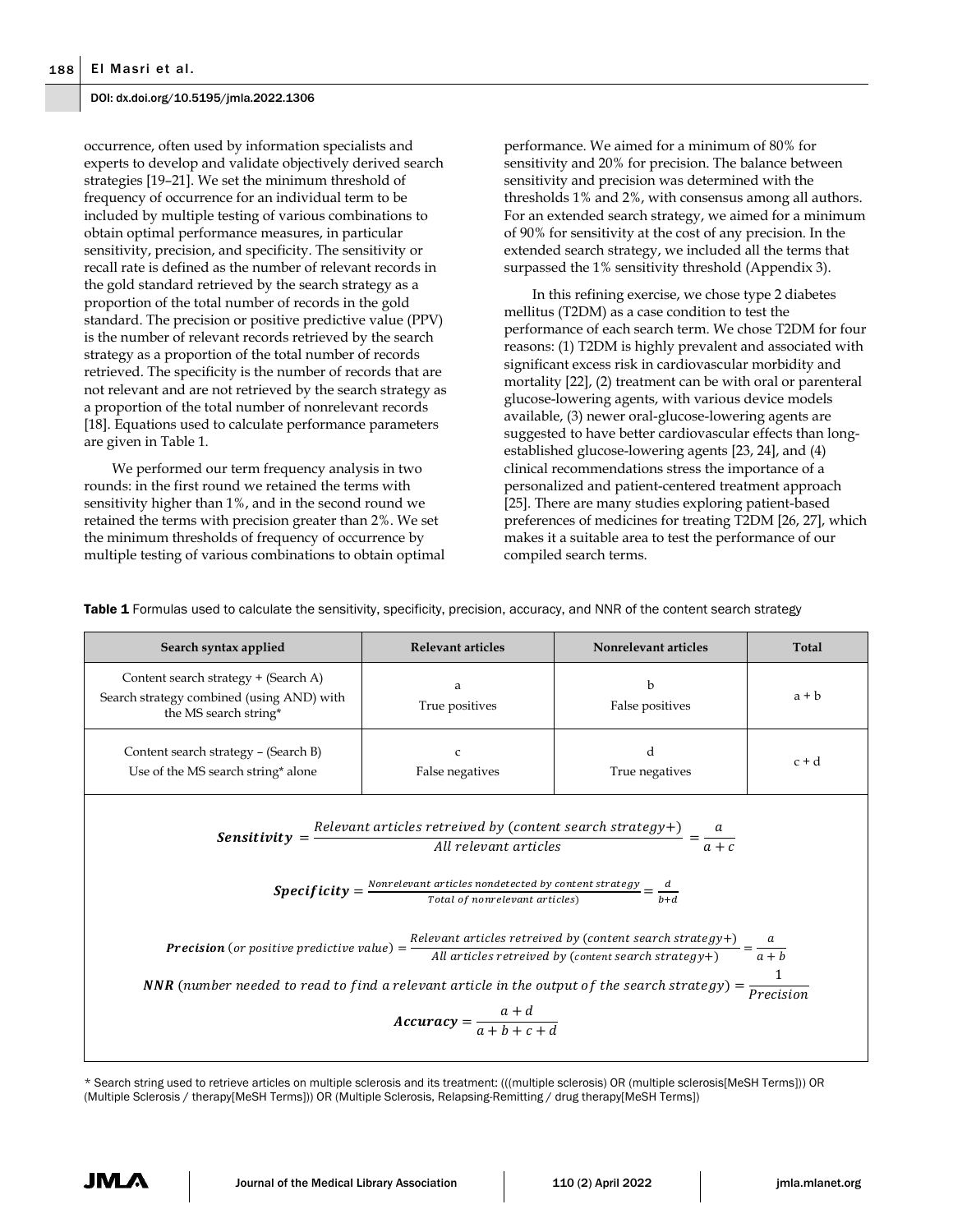For terms relevant to T2DM and its management, we used this search string:

Diabetes Mellitus / therapy[MeSH] OR Diabetes Mellitus, Type 2 / drug therapy[MeSH] OR Diabetes Mellitus, Type 2 / therapy[MeSH] OR Hypoglycemic Agents / administration & dosage[MeSH] OR Hypoglycemic Agents / therapeutic use[MeSH] OR Hypoglycemic Agents / adverse effects[MeSH] OR Hypoglycemia / prevention & control[MeSH] OR Blood Glucose / drug effects[MeSH] OR Glucagon-Like Peptides / therapeutic use[MeSH] OR Insulin / therapeutic use[MeSH] OR Insulin / administration & dosage[MeSH].

To determine a gold standard reference set for performance measurements in this refining exercise, we combined—in PubMed—all candidate search terms (using OR) with the T2DM search string (given above) using AND. We screened on title and abstract level all retrieved records for relevant studies on patient-based BRA of medicines in T2DM; this constituted our gold standard reference set. We then tested in PubMed, one by one, each of the terms in our bank by combining them (using AND) with the T2DM search string.

We removed redundant terms that retrieved irrelevant studies. We added synonyms and alternative terms to the search terms. We applied truncation techniques to selected search terms—in other words, a deliberate shortening of a search term by adding a wildcard character (e.g., \*) to retrieve other variants of the word due to differences in descriptions, language, or spelling [28, 29]. Terms with a sensitivity value higher than 1% were retained in the first round of refining. We further optimized the search by using Boolean operators (OR; AND) [30] to combine the search terms from the developed bank and reflect the two components of the patient-focused BRA concept (i.e., the patient and the balance between benefit and risk including all attributes of the medicines). In the second round we retained terms with satisfactory sensitivity (higher than 1%) and precision value greater than 2%. We reached the proposed final version of the search strategy by consensus among authors. We also put all the terms retained in the first round (sensitivity higher than 1%) into an extended content search strategy (Appendix 3).

## Validating the search strategy

We validated the approach at two levels. First, we validated the search strategy in a case condition and computed its performance parameters. Second, we tested its relative performance by comparing it to the search approach in a published systematic review.

Validating the search strategy in a case condition

We validated the proposed final search strategy in PubMed by conducting a search of existing literature on patient-based BRA of disease-modifying drugs used to

treat multiple sclerosis (MS) as a case condition. The choice of MS was based on (1) factors related to the disease, where patients experience significant pain and disability during their disease journey and may face multiple relapses and remissions, and (2) factors related to the newer, more-effective treatment options, which are also associated with increased risks of severe adverse events [31]. These two factors make MS patients' perceptions of benefits and risks of their medicines crucial in the shared decision-making process of managing their condition [32, 33]. The complex risk-benefit profiles of MS treatment options and the greater involvement of patients in their treatment decisions than in other diseases have made MS a rich area to explore patient-based BRA of medicines [34].

We used this search string:

Multiple sclerosis OR Multiple Sclerosis [MeSH Terms] OR Multiple Sclerosis / therapy [MeSH Terms] OR Multiple Sclerosis, Relapsing-Remitting / drug therapy [MeSH Terms].

We ran the search in PubMed in August 2020, with (using AND) and without the proposed search strategy and applied a ten-year filter for the publication date (from August 2010 to August 2020). Search A was based on the search string of MS combined with the developed search strategy (using AND) and search B was based on the search string of MS alone. We screened all records in search A on title and abstract level. We considered a study as relevant if the outcomes of interest included the preferences of MS (any subtype) patients toward their medicines, ideally specified according to clinical or convenience attributes describing various treatment scenarios. We did not exclude any study based on the methodology (quantitative or qualitative, empirical or review). We categorized articles as either relevant (true positives) or not relevant (false positives).

We then ran the search for articles on MS and its treatment, using the above search string alone, with the same ten-year filter for the publication dates (search B). We screened all records in search B on title and abstract level. The false negatives were considered the relevant articles that were only detected without adding the search strategy (detected only by applying the string to retrieve articles on MS and its treatment—search B). These were the relevant articles that the search strategy failed to detect. The remaining articles retrieved without the use of the search strategy were the true negatives. Because there is no established standard to ensure identifying all relevant articles on MS and its treatment [15]—thus identifying all false negatives—we compared our list of "relevant detected" and "relevant not detected" articles to those included in two published systematic reviews on patients' preferences for risks and benefits of diseasemodifying drugs in MS [34, 35]. All articles listed in the two reviews and published on or after August 2010

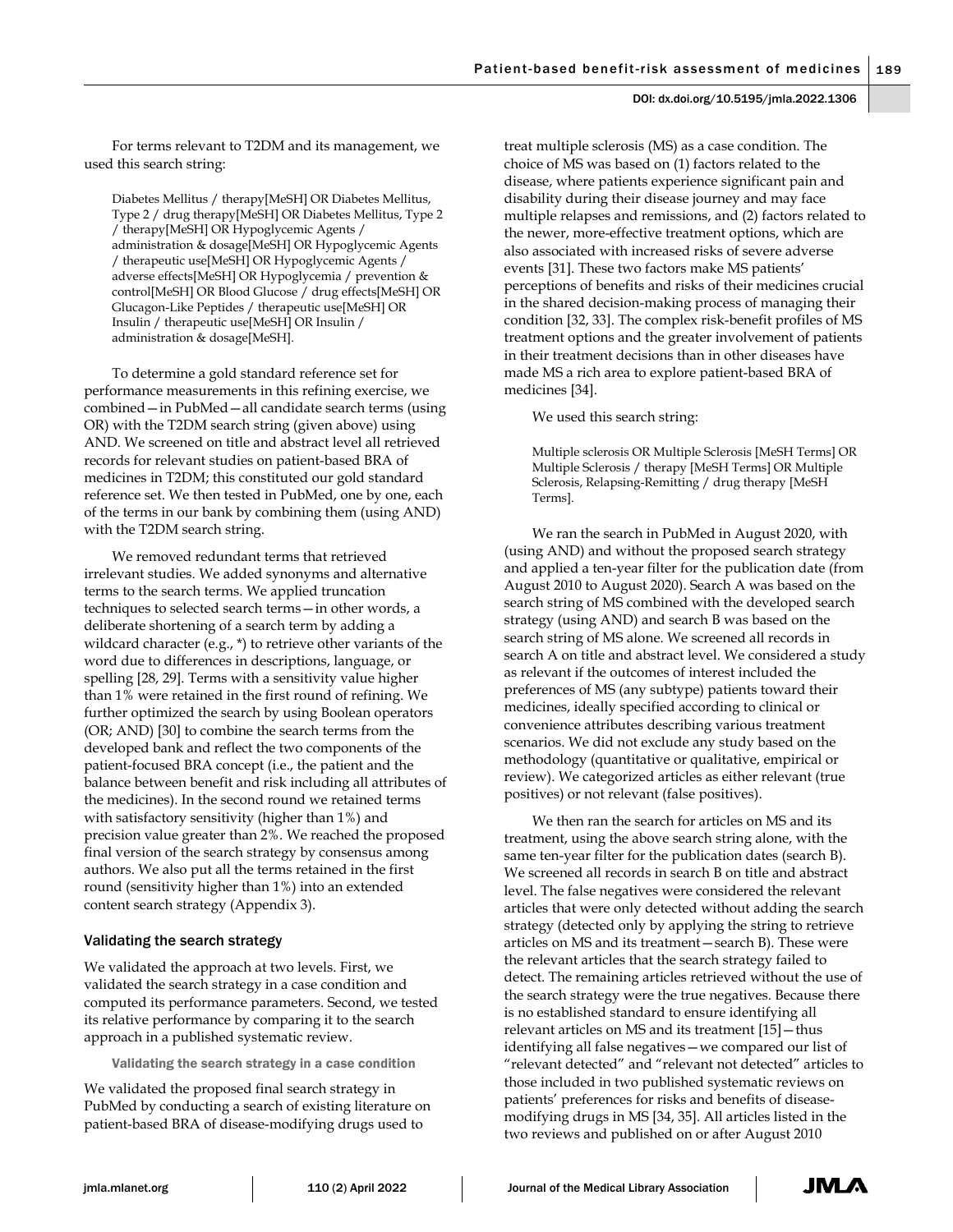(Appendix 4) were already included in our list of "relevant detected" and "relevant not detected" articles. Assuming that the pool of identified papers is as near as possible to the total number of relevant papers, we computed the sensitivity, specificity, precision, and number needed to read (NNR) of the content search strategy (Table 1) [36, 37].

Testing the relative performance of the search strategy by replicating a published systematic review

Systematic reviews aim to comprehensively locate and appraise research on a particular question, using structured and replicable procedures at each step of the process [38]. The approach and corresponding search strategies adopted in published systematic reviews to identify literature on patient-based BRA of medicines are considered the gold standard in this field [39]. As there are no established criteria to assess risk of bias or the methodological quality of patient preference studies [40], we adopted the checklist constructed by Eiring and colleagues [41] to choose quality systematic reviews for chronic diseases of interest. The checklist consisted of thirty-one quality criteria within five main domains: (1) external validity of the study, (2) quality of construct representation, (3) minimization of the risk of constructirrelevant variance, (4) quality of reporting and analysis, and (5) other aspects that may strengthen or weaken the study.

We compared the performance of our developed content search strategies to the results of a published systematic review on patient preferences for diseasemodifying antirheumatic drug (DMARD) treatment in rheumatoid arthritis (RA) [42]. In this systematic review, thirty-one studies had an overall quality ranging from medium to high, and four had a low overall quality (Appendix 5).

We combined the developed strategy (using AND) with the following search terms:

Rheumatoid arthritis OR RA OR rheumatic diseases OR disease-modifying antirheumatic drugs OR DMARDs OR antirheumatic agents OR Arthritis, Rheumatoid / drug therapy [MeSH] OR Arthritis, Rheumatoid / therapy [MeSH] OR Antirheumatic Agents / therapeutic use [MeSH] OR Biological Products / therapeutic use [MeSH].

We ran the search in PubMed in December 2020. We calculated the relative performance of the content search strategy in PubMed by dividing the number of articles included in the systematic review and detected by the search strategy by the total number of articles included in the systematic review and cited in PubMed [14].

Testing the relative performance of the extended search strategy by replicating a published systematic review

We compared the performance of the extended content search strategy to the results of a published systematic review on patient preferences for lung cancer treatment [43]. In this systematic review, fourteen studies had an overall quality ranging from medium to high, and one study had a low overall quality (Appendix 3).

We combined the extended content search strategy (using AND) with the following search terms:

Lung Neoplasm [MeSH] OR Antineoplastic Agents [MeSH] OR lung cancer [tiab]

We ran the search in PubMed in July 2021. We calculated the relative performance of the content search strategy in PubMed by dividing the number of articles included in the systematic review and detected by the extended search strategy by the total number of articles included in the systematic review.

## RESULTS

## Developing a bank of search terms and refining the search strategy

We conceptualized a final search strategy to retrieve studies on patient-based BRA after a series of refining rounds. The search terms are grouped into two domains: (1) domain of the patient and (2) domain of the BRA of medicines (Table 2). The reproducible search strategy can also be found in Appendix 6. Terms within each domain were combined using the Boolean operator OR, and the two domains were combined using the operator AND. Several search entries were directly sourced from the MeSH database, such as Patient Preference, Choice Behavior, Benefit Risk Assessment, and Risk Assessment. There were no specific entries corresponding to patientbased risk assessment or patient-based BRA below the corresponding terms or other related terms in the MeSH hierarchy. Most search terms included in the BRA domain were in the form of free text extracted from our review of selected studies of patients' understanding and preferences for risks and benefits of their medicines. In contrast, the terms compiled in the patient domain derived mostly from MeSH terms and subheadings in existing search strategies. In the initial search, these strategies identified articles with relatively high sensitivity and acceptable precision with a focus on patients' views and perceptions of all aspects of their disease and health management.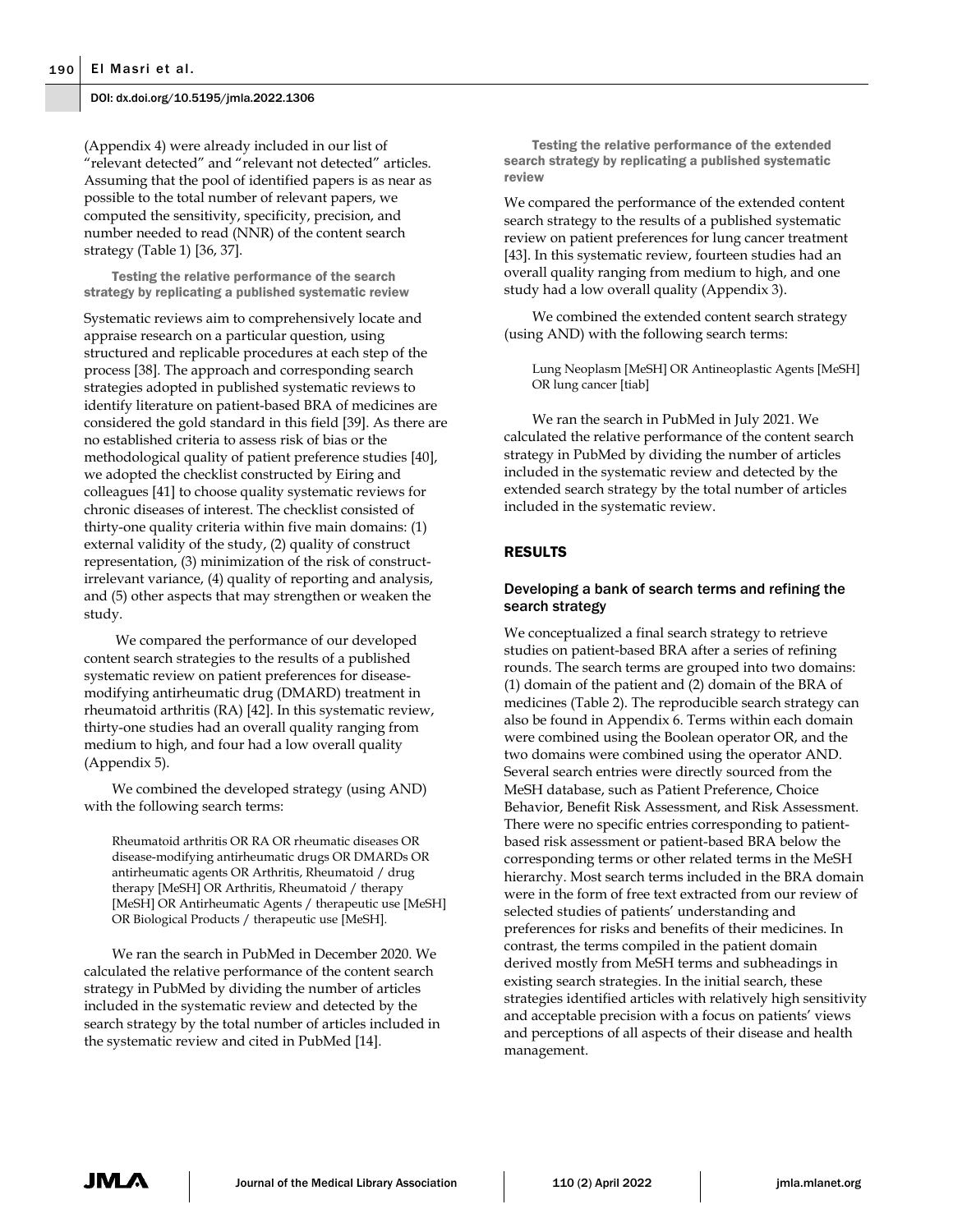Table 2 Content search strategy of patient-based benefit-risk assessment

| Domain of the patient                                                                                                                                                                                                                                                                                                                                                                                                                    | Domain of benefit-risk<br>assessment                                                                                                                                                                                                                                                                                                                                                                                                                                                                                                                                                                                                                     |
|------------------------------------------------------------------------------------------------------------------------------------------------------------------------------------------------------------------------------------------------------------------------------------------------------------------------------------------------------------------------------------------------------------------------------------------|----------------------------------------------------------------------------------------------------------------------------------------------------------------------------------------------------------------------------------------------------------------------------------------------------------------------------------------------------------------------------------------------------------------------------------------------------------------------------------------------------------------------------------------------------------------------------------------------------------------------------------------------------------|
| Patient Preference [MeSH]                                                                                                                                                                                                                                                                                                                                                                                                                | Attribute* [tiab]                                                                                                                                                                                                                                                                                                                                                                                                                                                                                                                                                                                                                                        |
| Patient Preference /<br>psychology [MeSH<br>Subheading]<br>Patient Preference /<br>statistics & numerical data<br>[MeSH Subheading]<br>Patient Preference* [tiab]<br>Patients preference* [tiab]<br>Patient perception[tiab]<br>Stated preference* [tiab]<br>Treatment preference [tiab]<br>Preference [tiab]<br>Perspective [tiab]<br>Choice Behavior [MeSH]<br>Decision Making[MeSH]<br>Health Knowledge,<br>Attitudes, Practice[MeSH] | Benefit* [tiab]<br>Benefit-risk [All fields]<br>Risk tolerance [All fields]<br>Trade-off* [All fields]<br>Tradeoff* [All fields]<br>Efficacy [tiab]<br>Safety [tiab]<br>Side effect* [tiab]<br>Adverse event* [tiab]<br>Adverse reaction* [tiab]<br>Effectiveness [tiab]<br>Frequency [tiab]<br>Accepta* [tiab]<br>Maximum acceptable risk [All<br>fields]<br>Minimum acceptable efficacy<br>[All fields]<br>Preferred treatment option<br>[tiab]<br>Patient-reported outcome* [tiab]<br>Relative importance [tiab]<br>Most preferred [tiab]<br>Least preferred [tiab]<br>Willingness [tiab]<br>Risk Assessment [MeSH]<br>Benefit risk assessment [MeSH] |
|                                                                                                                                                                                                                                                                                                                                                                                                                                          | Drug-related side effects and<br>adverse reactions/psychology<br>[MeSH]                                                                                                                                                                                                                                                                                                                                                                                                                                                                                                                                                                                  |

We further refined the search strategy when we added the concept of medicine or treatment to the approach. Many retrieved studies discussed patients' participation in physical activity and screening activities rather than eliciting patients' preferences about their medicines. Most studies were retrieved using the term "participation," so we deemed terms related to participation (patient's participation, user's participation) as redundant (sensitivity of each term below 1%). Similarly, most of the studies retrieved using the term "patient satisfaction" (not treatment satisfaction) focused on patients' assessment of health services, programs, and use of devices (sensitivity below 1%), so we removed this search term.

We included in our initial bank of search terms as many entries that identified articles relevant to patients' preferences and choice behavior as possible (e.g., user, user's, users, consumers, individuals, based, focused, centered), given the inconsistencies in the nomenclature and indexing about patients' preferences and perspectives on medicines. We noticed during the refinement stage that the term "patient" was more often used in studies examining the BRA of medicines, but the terms "user" and "consumer" were more often used in studies about devices and services. We excluded the latter terms in the final search strategy (sensitivity of each term below 1%). We used truncation on selected free-text entries to reduce the number of terms (e.g., accepta\* covered acceptance, acceptability, and acceptable). The simultaneous use of both the MeSH term and the corresponding free text yielded more results than either alone. This was the rationale for the final strategy containing double entries to be searched in "All fields OR in MeSH."

The refining component was based on the search terms identified in the screening of seventy studies focused on patient-based BRA of medicines (Appendix 2) from various therapeutic areas. We derived search terms from fifty-seven different journals with different indexing requirements and use of terms. The refining component comprised an iterative process of testing each term for sensitivity and precision. We used T2DM as a case condition. We included terms in the final strategy if they had acceptable sensitivity (more than 1% in the first round) and precision (higher than 2% in the second round). The individual precision varied widely across included search terms as well as the number of total articles retrieved per term. For example, stated preference\*[tiab] had the highest precision (70.0%) but with seven relevant articles out of ten retrieved, whereas Patient Preference\*[MeSH] had the second highest (33.3%) with 67 relevant articles out of 201 retrieved. Tradeoff\*[All fields], willingness[tiab], and Choice Behavior[MeSH] also had high individual precision: 24.4% (20 relevant articles of 82 retrieved), 15.2% (44 relevant articles of 289 retrieved), and 9.7% (20 relevant articles of 207 retrieved), respectively. The rest of the included terms had lower precisions, with substantially higher numbers of articles retrieved like attribute\*[tiab] (4.6%, 46 relevant articles of 998 retrieved); Health Knowledge, Attitudes, Practice [MeSH] (3.0%, 57 relevant articles of 1,875 retrieved); and Benefit Risk Assessment [MeSH] (2.0%, 46 relevant articles of 2,266). The combination of terms with Boolean operators enabled us to optimize the performance of the overall content search strategy.

While refining the compiled search terms, we found selected entries (free text and controlled vocabulary) with passable sensitivity (more than 1%) but very low precision (less than 2%). These entries, if used together, increased the sensitivity of the search strategy but decreased the precision. These search terms were in both domains: (a) the patient (e.g., treatment satisfaction, perception, Patient Acceptance of Health Care [MeSH]), and (b) the BRA of medicines (e.g., discontinuation, medication belief\*,

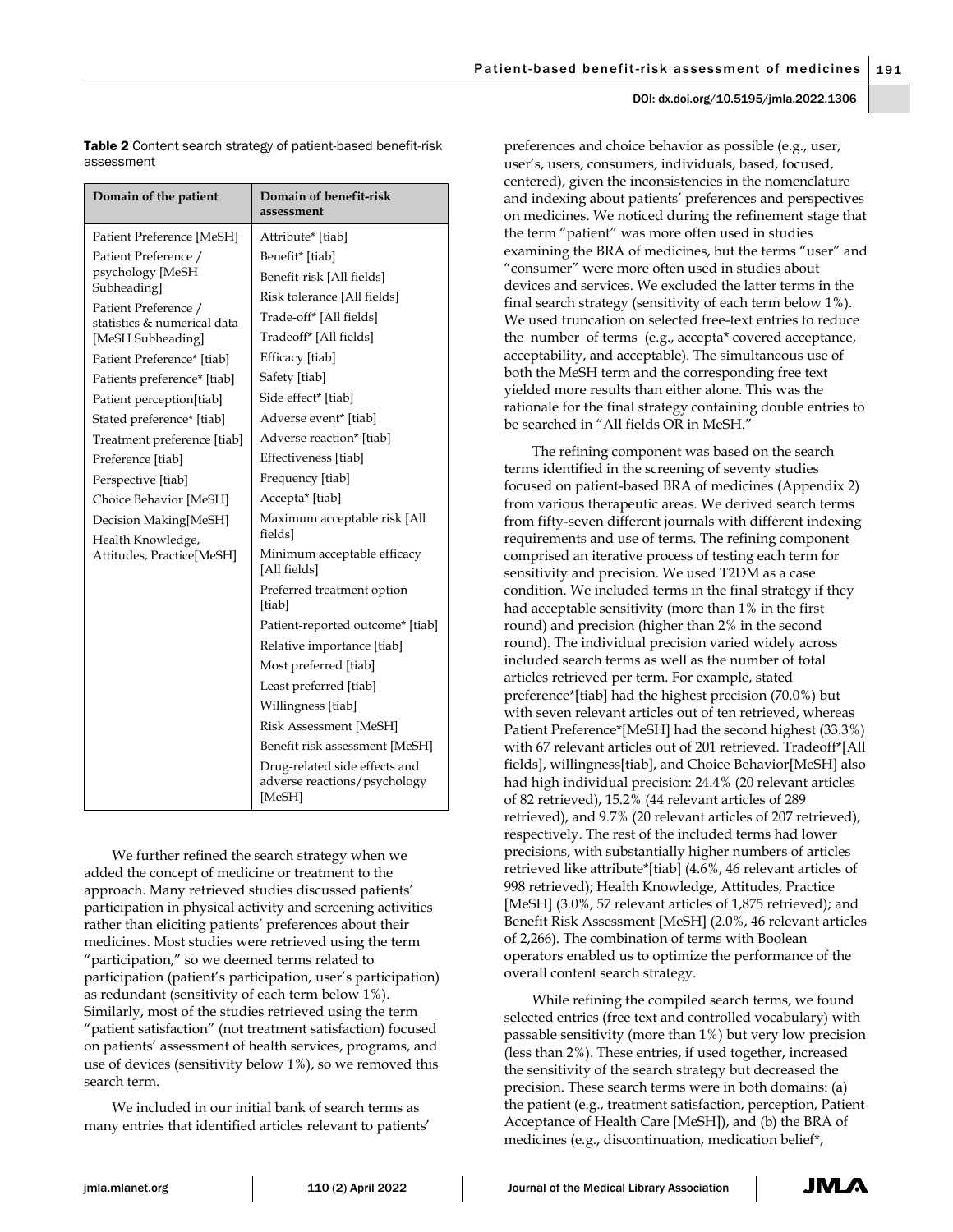patient-relevant benefit, Risk [MeSH], Treatment Outcome [MeSH]). We built an extended search strategy containing the final refined strategy combined with all these additional terms (Appendix 3).

## Validation of the content search strategy

Validating the search strategy in MS as a case condition

We validated the final search strategy by combining it (using AND, Filter applied: in the last 10 years) with the relevant search terms for MS in PubMed. Search A returned 304 results: 63 relevant (true positives) and 241 not relevant to patient-based BRA of DMARDs (false positives). A search using only the relevant search terms for MS (Filter applied: in the last 10 years—search B) returned 43,901 hits including 75 relevant (which included 12 false negatives) and 43,825 true negatives. False negatives are the relevant articles that the search strategy failed to detect. All relevant articles (true positives and false negatives) are listed with their corresponding keywords and MeSH terms in Table 3. The sensitivity of the content search strategy was 84.0%, the specificity was 99.4%, and the accuracy was 99.4%. The PPV was 20.7% and the NNR was 4.8 studies (Table 4).

Table 3 Relevant articles on multiple sclerosis patients' preferences regarding their medicines detected (RD) and not detected (RND) by the search strategy with corresponding keywords and MeSH terms

| <b>Article</b>          | RD          | <b>RND</b>  | Keywords / MeSH terms                                                                                              |                                                                                                                               |
|-------------------------|-------------|-------------|--------------------------------------------------------------------------------------------------------------------|-------------------------------------------------------------------------------------------------------------------------------|
|                         |             |             | Patient-focused                                                                                                    | Benefit-risk assessment of medicines                                                                                          |
| Abolfazli et al. [50]   |             | $\mathsf X$ | Perspectives<br>Attitude                                                                                           | Self-injection                                                                                                                |
| Arenson <sup>[51]</sup> | X           |             | Decision Making* [MeSH]<br>Health Knowledge, Attitudes, Practice*[MeSH]                                            | Risk Assessment [MeSH]                                                                                                        |
| Arroyo et al. [52]      | $\chi$      |             | Patient preferences<br>Decision Making* [MeSH]<br>Patient Preference*[MeSH]                                        | Attributes<br>Risk-benefit                                                                                                    |
| Barone et al. [53]      | X           |             | Patient perceptions<br>Patient satisfaction                                                                        | Attributes                                                                                                                    |
| Bauer et al. [54]       | $\mathsf X$ |             | Patient preferences                                                                                                | Dosing regimen<br>Efficacy<br>Safety<br>Side effects<br>Treatment preferences                                                 |
| Bayas et al. [55]       | X           |             | Patient preferences<br>Treatment decision process                                                                  | Potential side effects                                                                                                        |
| Beckmann et al. [56]    |             | $\chi$      | Patient Satisfaction [MeSH]                                                                                        | Patient-relevant benefits<br>Treatment Outcome*[MeSH]                                                                         |
| Bichuetti et al. [57]   | X           |             | Perception*[MeSH]<br>Health Knowledge, Attitudes, Practice [MeSH]                                                  | Risk Assessment [MeSH]<br>Risk-Taking*[MeSH]                                                                                  |
| Boeru et al. [58]       | $\chi$      |             | Patient preference                                                                                                 | Adverse events<br>Severity of adverse events                                                                                  |
| Bottomley et al. [59]   | X           |             | Patient preference<br>Choice Behavior* [MeSH]<br>Decision Making [MeSH]<br>Patient Preference / psychology* [MeSH] | <b>Attributes</b><br>Most/least preferred options<br>Drug-Related Side Effects and Adverse<br>Reactions / epidemiology [MeSH] |
| Brown et al. [60]       | X           |             | Patient engagement<br>Patient Participation [MeSH]<br>Decision Making*[MeSH]                                       | Efficacy                                                                                                                      |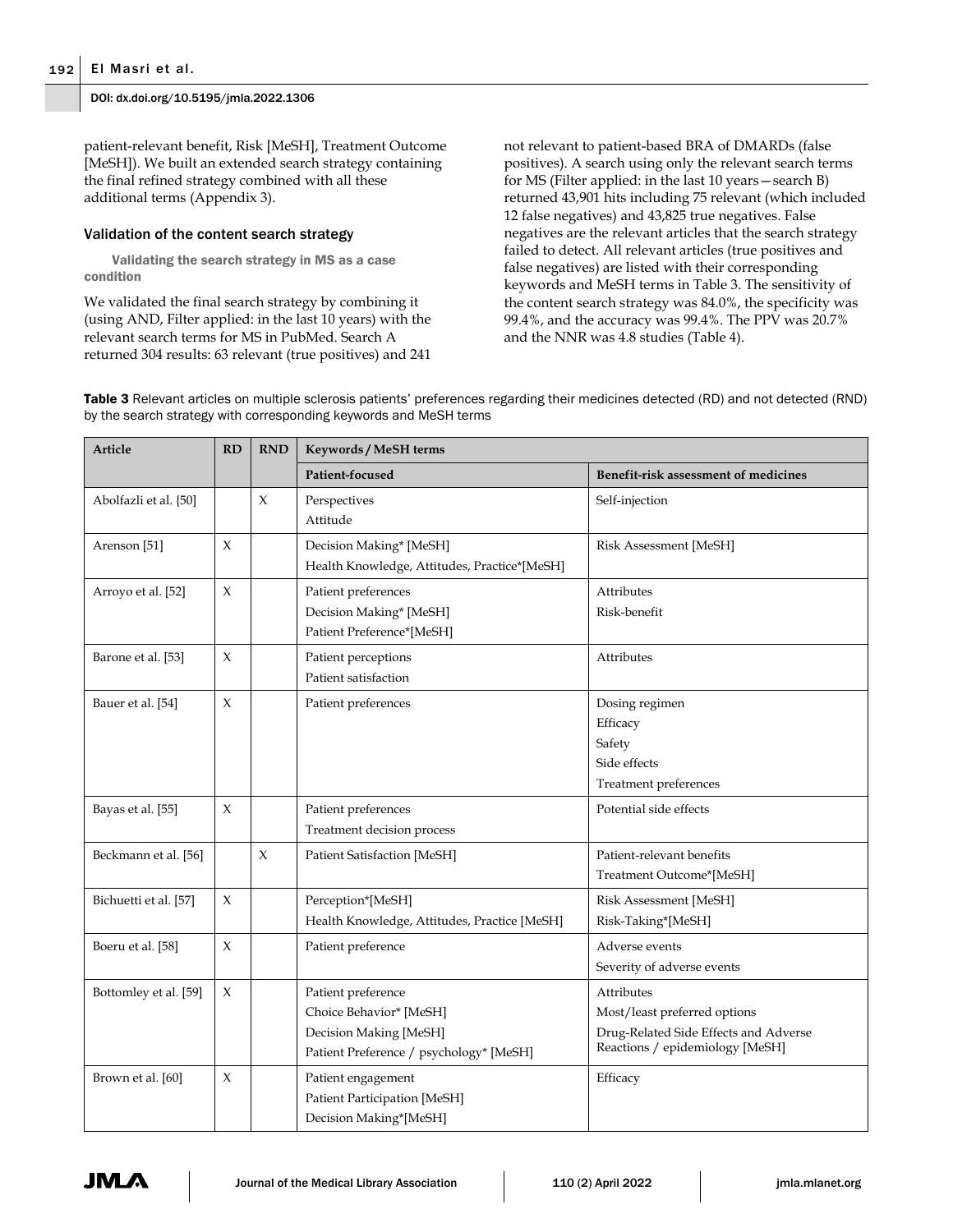|                                                                           | Table 3 Relevant articles on multiple sclerosis patients' preferences regarding their medicines detected (RD) and not detected (RND) |
|---------------------------------------------------------------------------|--------------------------------------------------------------------------------------------------------------------------------------|
| by the search strategy with corresponding keywords and MeSH terms (cont.) |                                                                                                                                      |

| Article                             | RD                  | <b>RND</b> | Keywords / MeSH terms                                                                                         |                                                                                                        |
|-------------------------------------|---------------------|------------|---------------------------------------------------------------------------------------------------------------|--------------------------------------------------------------------------------------------------------|
|                                     |                     |            | Patient-focused                                                                                               | Benefit-risk assessment of medicines                                                                   |
| Bruce et al. [61]                   | X                   |            | Decision Making / physiology* [MeSH]                                                                          | Side effects<br>Risk and benefit probabilities<br>Treatment Outcome [MeSH]                             |
| Bruce et al. [62]                   | X                   |            | Decision Making*[MeSH]<br>Health Knowledge, Attitudes, Practice*[MeSH]                                        | <b>Risks</b><br><b>Benefits</b>                                                                        |
| Bruce et al. [63]                   | X                   |            | Willing<br>Willingness<br>Medication beliefs                                                                  | Risk-benefit<br>Trade-off<br>Risk Assessment                                                           |
| Carlin et al. [64]                  | X                   |            | Patient Preference* [MeSH]<br>Choice Behavior* [MeSH]<br>Attitude to Health* [MeSH]                           | Attributes<br>Side effects<br>Drug-Related Side Effects and Adverse<br>Reactions [MeSH]<br>Risk [MeSH] |
| Ceuninck van<br>Capelle et al. [65] |                     | X          | Patient perspectives<br>Decision Making*[MeSH]<br>Patient Participation*[MeSH]                                | Prevent relapses<br>Prevent disease progression<br>Disease Progression [MeSH]                          |
| Cocco et al. [32]                   | X                   |            | Engagement<br>Share decision-making<br>Participation preference<br>Decision Making [MeSH]                     | Perception of risk<br><b>Benefits</b><br><b>Risks</b><br>Risk [MeSH]                                   |
| Col et al. [66]                     | X                   |            | Decision Making*[MeSH]<br>Patient Preference [MeSH]                                                           | Attribute<br>Outcome                                                                                   |
| Col et al. [67]                     | X                   |            | Patient preference<br>Shared decision making                                                                  | Attributes<br>Preference domains                                                                       |
| de Seze et al. [68]                 | $\mathsf X$         |            | Perception                                                                                                    | Treatment outcome                                                                                      |
| Eskyte et al. [33]                  | X                   |            | <b>Treatment decisions</b><br>Perspective of people<br>Decision Making*[MeSH]<br>Patient Participation [MeSH] | Treatment Outcome [MeSH]                                                                               |
| Fernández et al. [69]               | $\mathsf X$         |            | Stated preference<br>Patient Satisfaction* [MeSH]                                                             | Administration routes<br>Effectiveness                                                                 |
| Fox et al. [70]                     | X                   |            | Decision Making*[MeSH]<br>Health Knowledge, Attitudes, Practice [MeSH]                                        | Tolerance<br>Risk acceptance<br>Risk [MeSH]                                                            |
| Frost et al. [71]                   | $\boldsymbol{\chi}$ |            | Patient preference<br>Willingness-to-pay<br>Patient Preference / statistics & numerical<br>data*[MeSH]        | Attributes<br>Relative preferences                                                                     |
| Garcia-Dominguez<br>$[72]$          | $\chi$              |            | Patient preferences                                                                                           | Attribute<br>The most important factor<br>Maximum acceptable risk                                      |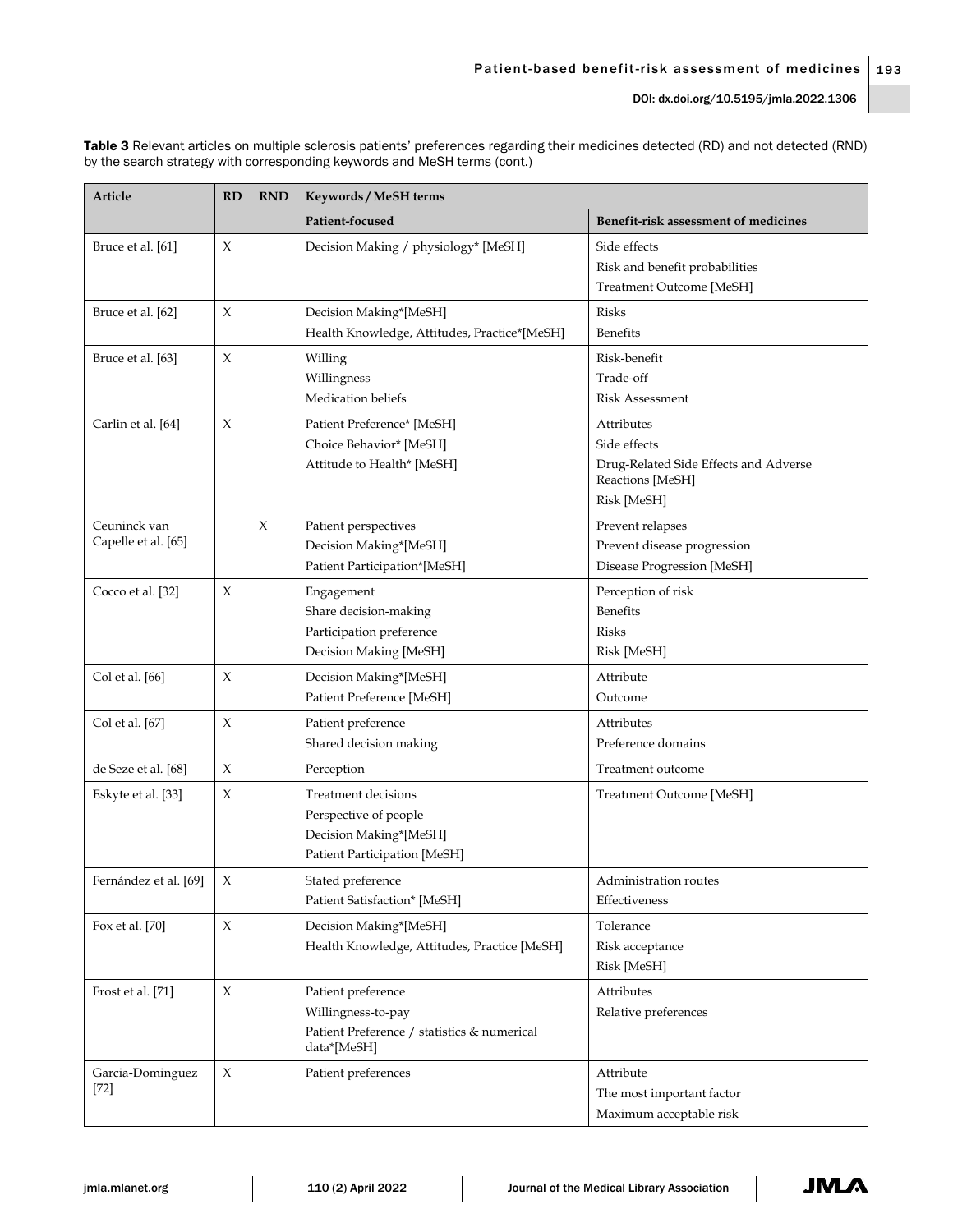| Table 3 Relevant articles on multiple sclerosis patients' preferences regarding their medicines detected (RD) and not detected (RND) |  |  |
|--------------------------------------------------------------------------------------------------------------------------------------|--|--|
| by the search strategy with corresponding keywords and MeSH terms (cont.)                                                            |  |  |

| Article                      | RD<br><b>RND</b><br>Keywords / MeSH terms |   |                                                                                            |                                                                                                                                 |
|------------------------------|-------------------------------------------|---|--------------------------------------------------------------------------------------------|---------------------------------------------------------------------------------------------------------------------------------|
|                              |                                           |   | Patient-focused                                                                            | Benefit-risk assessment of medicines                                                                                            |
| Glanz et al. [73]            |                                           | X | Participants<br>Individuals                                                                | Risk attitude<br>Risk perception<br>Tolerance for risk                                                                          |
| Goodwin et al. [74]          | X                                         |   | Patient preferences<br>Preference elicitation<br>Patient Preference*[MeSH]                 | Trade-off                                                                                                                       |
| Heesen et al. [75]           | X                                         |   | Choice Behavior [MeSH]                                                                     | Benefit-risk<br>Risk acceptance<br>Risk Assessment [MeSH]                                                                       |
| Heesen et al. [76]           | X                                         |   | Perception<br>Willing<br>Health Knowledge, Attitudes, Practice*[MeSH]<br>Perception [MeSH] | Accept higher risks<br>Risks and benefits<br>Risk [MeSH]                                                                        |
| Hincapie et al. [77]         | X                                         |   | Decision Making [MeSH]<br>Patient Preference / economics*[MeSH]                            | <b>Attributes</b><br>Adverse effects<br>Efficacy<br>Mode of administration                                                      |
| Hofmann et al. [78]          | X                                         |   | Perception<br>Health Knowledge, Attitudes, Practice* [MeSH]                                | Treatment benefits and risks<br>Risk<br><b>Risk awareness</b><br>Risk estimation<br>Risk [MeSH]                                 |
| Jarmolowicz et al.<br>$[79]$ | X                                         |   | Decision Making*[MeSH]                                                                     | Probabilistic benefit<br>Side effect severity<br>Treatment Outcome [MeSH]                                                       |
| Jarmolowicz et al.<br>[80]   | X                                         |   | Choice Behavior*[MeSH]                                                                     | <b>Benefits</b><br>Cost/benefit ratio                                                                                           |
| Jarmolowicz et al.<br>$[81]$ | X                                         |   | Choice Behavior [MeSH]                                                                     | Side-effect probabilities<br>Side-effect severities<br>Drug-Related Side Effects and Adverse<br>Reactions / epidemiology*[MeSH] |
| Köpke et al [82]             | X                                         |   | Preferences<br>Decision Making [MeSH]<br>Health Knowledge, Attitudes, Practice*[MeSH]      | Effectiveness                                                                                                                   |
| Kremer et al. [83]           | $\chi$                                    |   | Preferences of patients<br>Choice Behavior [MeSH]<br>Decision Making* [MeSH]               | Attributes<br>Severity of side effects<br>Most and least important attributes                                                   |
| Kremer et al. [84]           | $\chi$                                    |   | Patient Preference*[MeSH]<br>Decision Making*[MeSH]                                        | Attributes<br>Relative importance                                                                                               |
| Lee Mortensen et al.<br>[85] | X                                         |   | Patient preferences                                                                        | Treatment side effects<br>Mode of administration<br>Treatment preferences                                                       |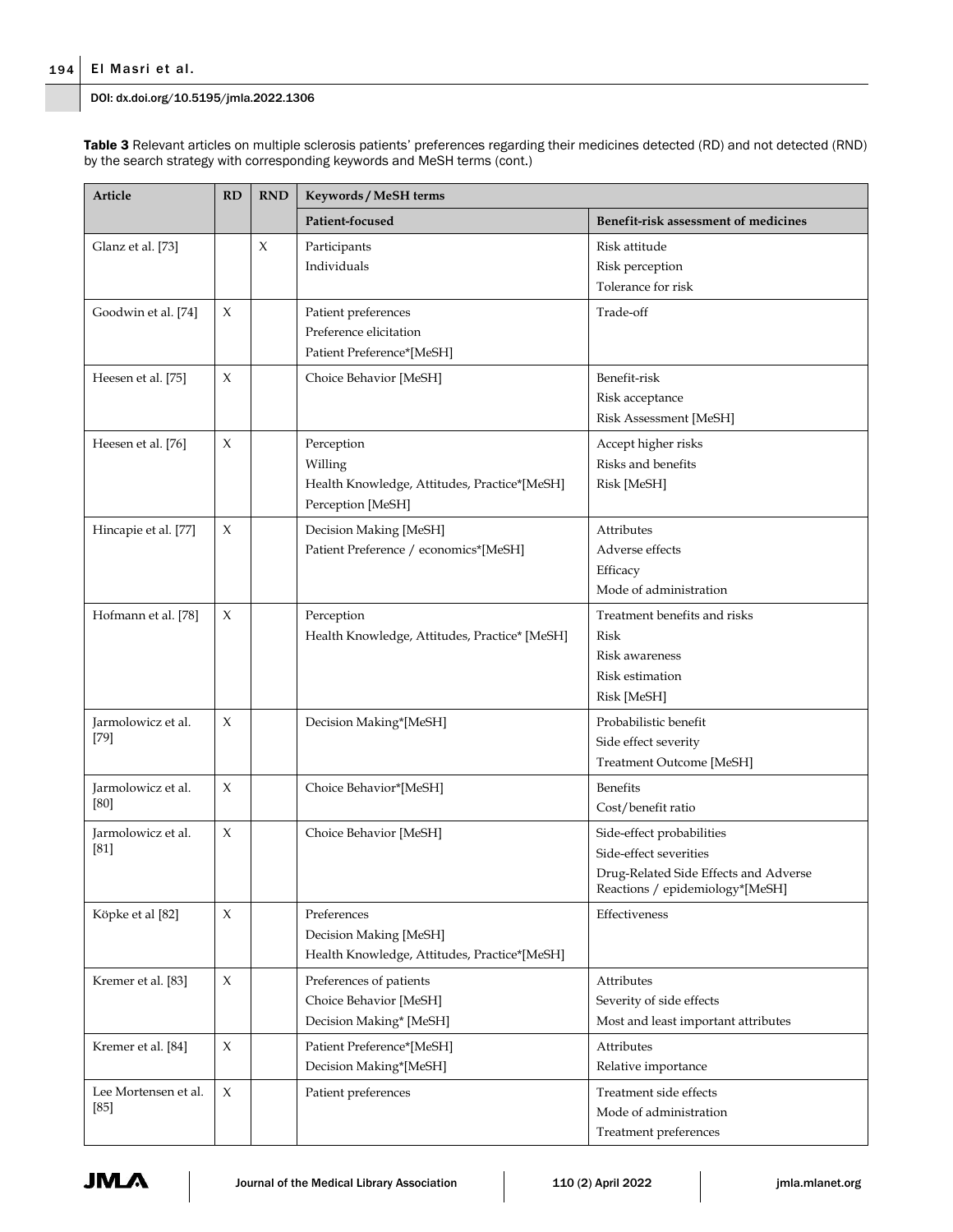| Article                    | RD          | <b>RND</b> | Keywords / MeSH terms                                                                                                           |                                                                                                  |
|----------------------------|-------------|------------|---------------------------------------------------------------------------------------------------------------------------------|--------------------------------------------------------------------------------------------------|
|                            |             |            | Patient-focused                                                                                                                 | Benefit-risk assessment of medicines                                                             |
| Lin et al. [86]            | X           |            | Patient Preference / statistics & numerical<br>data*[MeSH]                                                                      | Relative importance                                                                              |
| Lizán et al. [87]          | X           |            | Patients' preference<br>Patients' needs                                                                                         | <b>Attributes</b><br>Treatment preferences                                                       |
| Lynd et al. [88]           | X           |            | Patient perspective<br>Patient preference                                                                                       | Effectiveness and side effects<br><b>Risks</b><br><b>Benefits</b>                                |
| Lynd et al. [89]           | X           |            | Patient preference                                                                                                              | Attribute<br>The most important attributes<br>Risk to benefit tradeoff                           |
| Mansfield et al. [90]      | X           |            | Patient preferences<br><b>Treatment decisions</b>                                                                               | Attributes                                                                                       |
| McDonnell et al.<br>$[91]$ |             | X          | Respondents' attitude                                                                                                           | Risk tolerance<br>Drug Tolerance [MeSH]<br>Risk Management [MeSH]                                |
| McGinley et al. [92]       |             | X          | Patient engagement<br>Opinion of individuals<br>Decision-making                                                                 | Discontinuation                                                                                  |
| Mendel et al. [93]         | X           |            | Patient Participation [MeSH]<br>Patient Preference*[MeSH]                                                                       | Preferred treatment option                                                                       |
| Miller et al. [94]         |             | X          | Patients' experience                                                                                                            | Increased risk<br><b>Benefits</b>                                                                |
| Poulos et al. [95]         | X           |            | Stated preference<br>Choice Behavior [MeSH]<br>Patient Preference / psychology* [MeSH]                                          | Attributes<br>Minimum acceptable efficacy                                                        |
| Poulos et al. [96]         | X           |            | Patient preference<br>Stated preference                                                                                         | Attributes<br>Relative importance                                                                |
| Poulos et al. [97]         | X           |            | Patient Preference / psychology [MeSH]<br>Patient Preference / statistics & numerical data*<br>[MeSH]<br>Choice Behavior [MeSH] | Attributes<br>Relative importance                                                                |
| Poulos et al. [98]         | $\mathsf X$ |            | Patient preferences                                                                                                             | Attributes<br>The most important attributes<br>Treatment preferences<br>Severe side-effect risks |
| Rahimi et al. [99]         | $\mathsf X$ |            | Choice Behavior* [MeSH]<br>Patient Preference*[MeSH]                                                                            | Attributes<br>Efficacy<br>Side effects<br>Utility                                                |

Table 3 Relevant articles on multiple sclerosis patients' preferences regarding their medicines detected (RD) and not detected (RND) by the search strategy with corresponding keywords and MeSH terms (cont.)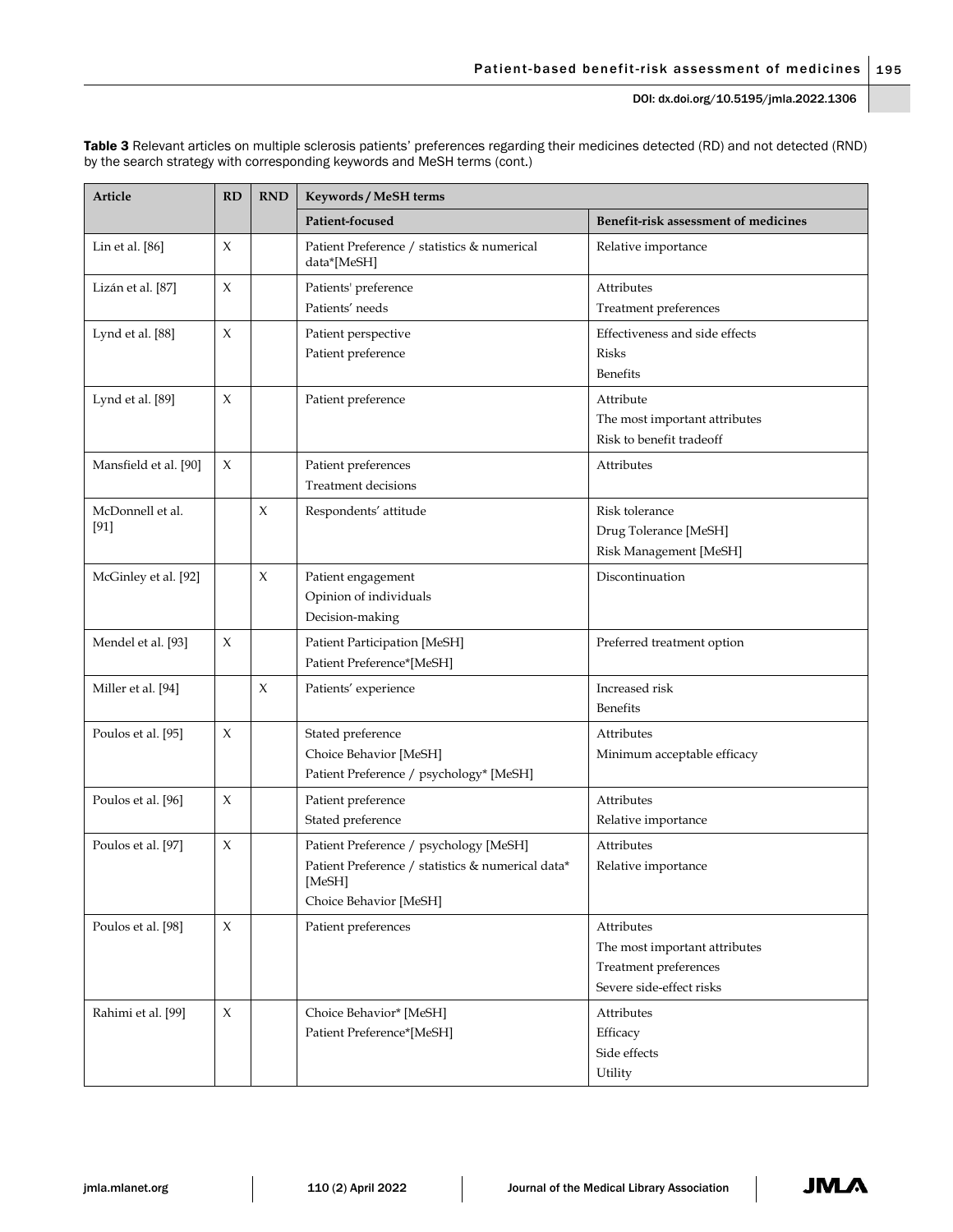Table 3 Relevant articles on multiple sclerosis patients' preferences regarding their medicines detected (RD) and not detected (RND) by the search strategy with corresponding keywords and MeSH terms (cont.)

| Article<br>RD<br><b>RND</b><br>Keywords / MeSH terms<br>Patient-focused |             |             |                                                                                        |                                                                                          |
|-------------------------------------------------------------------------|-------------|-------------|----------------------------------------------------------------------------------------|------------------------------------------------------------------------------------------|
|                                                                         |             |             |                                                                                        | Benefit-risk assessment of medicines                                                     |
| Rath et al. [100]                                                       | X           |             | Health Knowledge, Attitudes, Practice*[MeSH]                                           | Treatment risks<br>Risk Assessment [MeSH]<br>Treatment Outcome [MeSH]                    |
| Reen et al. [34]                                                        | X           |             | Patient Preference* [MeSH]<br>Decision Making*[MeSH]                                   | Risks and benefits of treatments<br>Risk Assessment [MeSH]                               |
| Rosato et al [101]                                                      | X           |             | Patient preferences                                                                    | Attributes                                                                               |
| Salamonsen [102]                                                        | X           |             | Perception [MeSH]<br>Health Knowledge, Attitudes, Practice [MeSH]                      | Risk perception<br>Severe adverse effects<br>Risk* [MeSH]                                |
| Salter et al. [103]                                                     | X           |             | Patient perspectives<br>Satisfaction                                                   | Effectiveness                                                                            |
| Sempere et al. [104]                                                    | X           |             | Patient preferences<br>Decision-making                                                 | Attributes<br>Most preferred<br>Least preferred<br>Routes and schedule of administration |
| Shingler et al. [105]                                                   | X           |             | Choice Behavior* [MeSH]<br>Patient Preference / statistics & numerical data*<br>[MeSH] | Attributes                                                                               |
| Syed et al [106]                                                        |             | $\chi$      | Patient expectations<br>Experience                                                     | Treatment discontinuation                                                                |
| Thach et al. [107]                                                      |             | $\chi$      | Treatment satisfaction                                                                 | Medication beliefs                                                                       |
| Thakur et al. [108]                                                     | X           |             | Patients' perceptions<br>Patient preference                                            | Attributes                                                                               |
| Tourbah et al. [109]                                                    | X           |             | Patient preference                                                                     | Tolerability<br>Acceptability<br>Effectiveness<br>Adverse events                         |
| Tur [110]                                                               |             | $\chi$      | Perception<br>Perception / drug effects* [MeSH]                                        | Risk acceptance<br>Risk Factors [MeSH]                                                   |
| Turčáni et al. [111]                                                    |             | $\mathsf X$ | Treatment satisfaction<br>Patient satisfaction                                         | Effectiveness                                                                            |
| Utz et al. [112]                                                        | X           |             | Patient preference                                                                     | Attribute<br>Route of administration<br>Treatment frequency                              |
| Visser et al. [113]                                                     | X           |             | Patient preferences                                                                    | Attributes<br>Relative importance                                                        |
| Visser et al. [114]                                                     | $\mathsf X$ |             | Patient Preference*[MeSH]                                                              | Side effects                                                                             |
| Volpicelli Leonard<br>et al. [115]                                      | X           |             | Patient perception                                                                     | Effectiveness<br>Treatment satisfaction                                                  |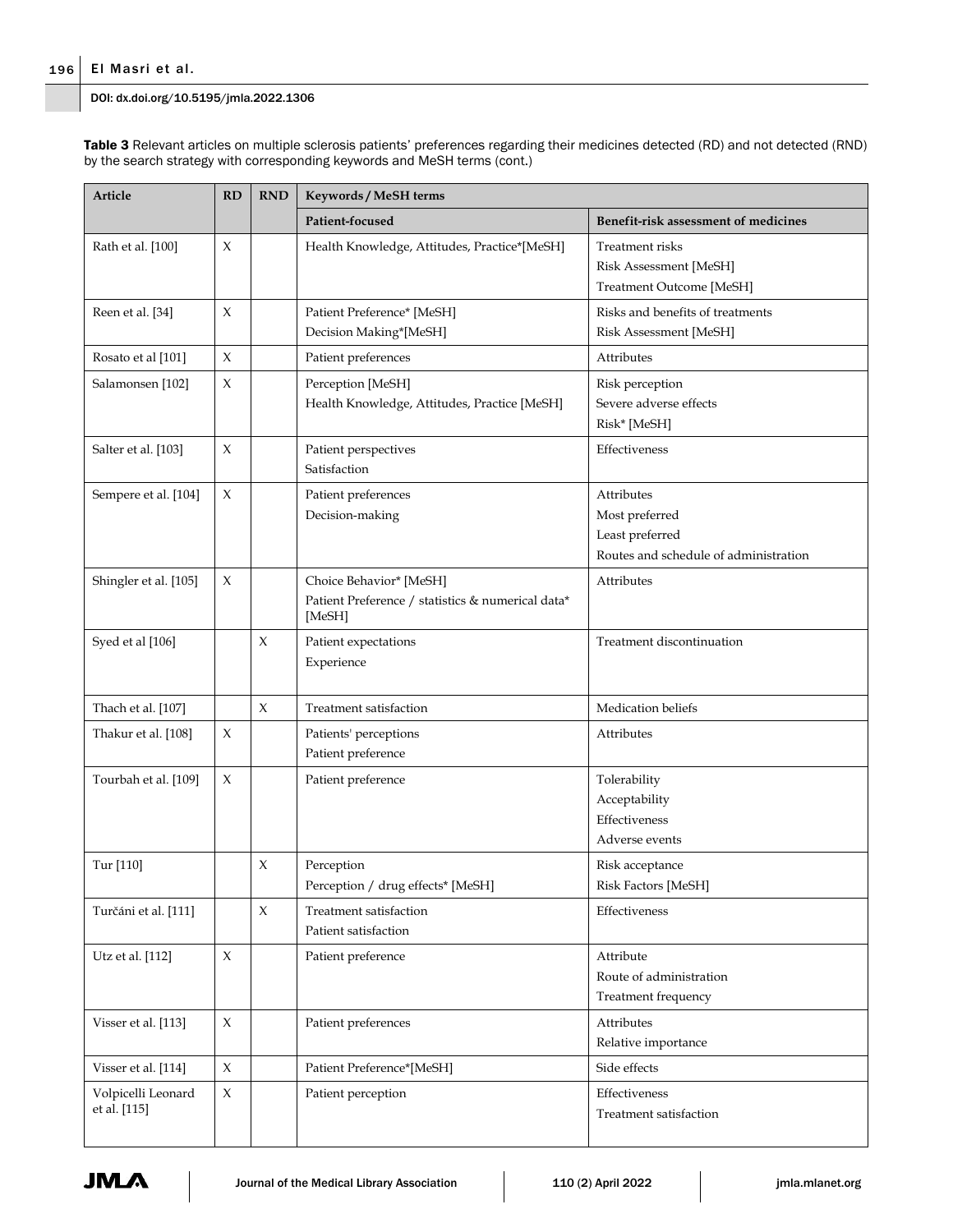| Article             | RD     | <b>RND</b> | Keywords / MeSH terms                        |                                      |  |
|---------------------|--------|------------|----------------------------------------------|--------------------------------------|--|
|                     |        |            | Patient-focused                              | Benefit-risk assessment of medicines |  |
| Webb et al. [35]    | $\chi$ |            | Stated preference                            | Attributes                           |  |
|                     |        |            | Choice Behavior [MeSH]                       |                                      |  |
|                     |        |            | Decision Making [MeSH]                       |                                      |  |
|                     |        |            | Patient Preference*[MeSH]                    |                                      |  |
| Wicks et al. [116]  | $\chi$ |            | Patient preference                           | Attribute                            |  |
|                     |        |            | Decision making                              | Relative importance                  |  |
| Wilkie et al. [117] |        | $\chi$     | Decision-making                              | Offered treatment                    |  |
|                     |        |            |                                              | Dissatisfaction                      |  |
| Wilson et al. [118] | $\chi$ |            | Decision Making / physiology* (Mesh)         | Risk-benefit                         |  |
|                     |        |            | Patient Preference / psychology* [MeSH]      | Trade-offs                           |  |
|                     |        |            |                                              | Utility                              |  |
|                     |        |            |                                              | <b>Attributes</b>                    |  |
|                     |        |            |                                              | Risk Assessment [MeSH]               |  |
| Wilson et al. [119] | $\chi$ |            | Patient preference                           | Attributes                           |  |
|                     |        |            |                                              | Risks and benefits of treatment      |  |
| Zimmer et al [120]  | $\chi$ |            | Perception                                   | Efficacy                             |  |
|                     |        |            | Patient satisfaction                         | Safety                               |  |
|                     |        |            | Health Knowledge, Attitudes, Practice [MeSH] | Treatment Outcome [MeSH]             |  |
|                     |        |            | Perception [MeSH]                            |                                      |  |
|                     |        |            | Patient Satisfaction [MeSH]                  |                                      |  |

Table 3 Relevant articles on multiple sclerosis patients' preferences regarding their medicines detected (RD) and not detected (RND) by the search strategy with corresponding keywords and MeSH terms (cont.)

RD: relevant detected; RND: relevant not detected

## Table 4 Validation of the content search strategy and performance calculation

| Search syntax applied                                                                                      | Relevant articles | Nonrelevant articles |  |  |  |  |
|------------------------------------------------------------------------------------------------------------|-------------------|----------------------|--|--|--|--|
| Content search strategy + (Search A)<br>Search strategy combined (using AND) with the<br>MS search string* | 62                | 241                  |  |  |  |  |
| Content search strategy – (Search B)<br>43,825<br>13<br>Use of the MS search string* alone                 |                   |                      |  |  |  |  |
| Sensitivity = 84% Specificity = 99.4% Accuracy = 99.4% Precision = 20.7% NNR = 4.8 Accuracy = 99.4%        |                   |                      |  |  |  |  |

\* Search string used to retrieve articles on multiple sclerosis and its treatment: (((multiple sclerosis) OR (multiple sclerosis[MeSH Terms])) OR (Multiple Sclerosis / therapy\*[MeSH Terms])) OR (Multiple Sclerosis, Relapsing-Remitting / drug therapy[MeSH Terms])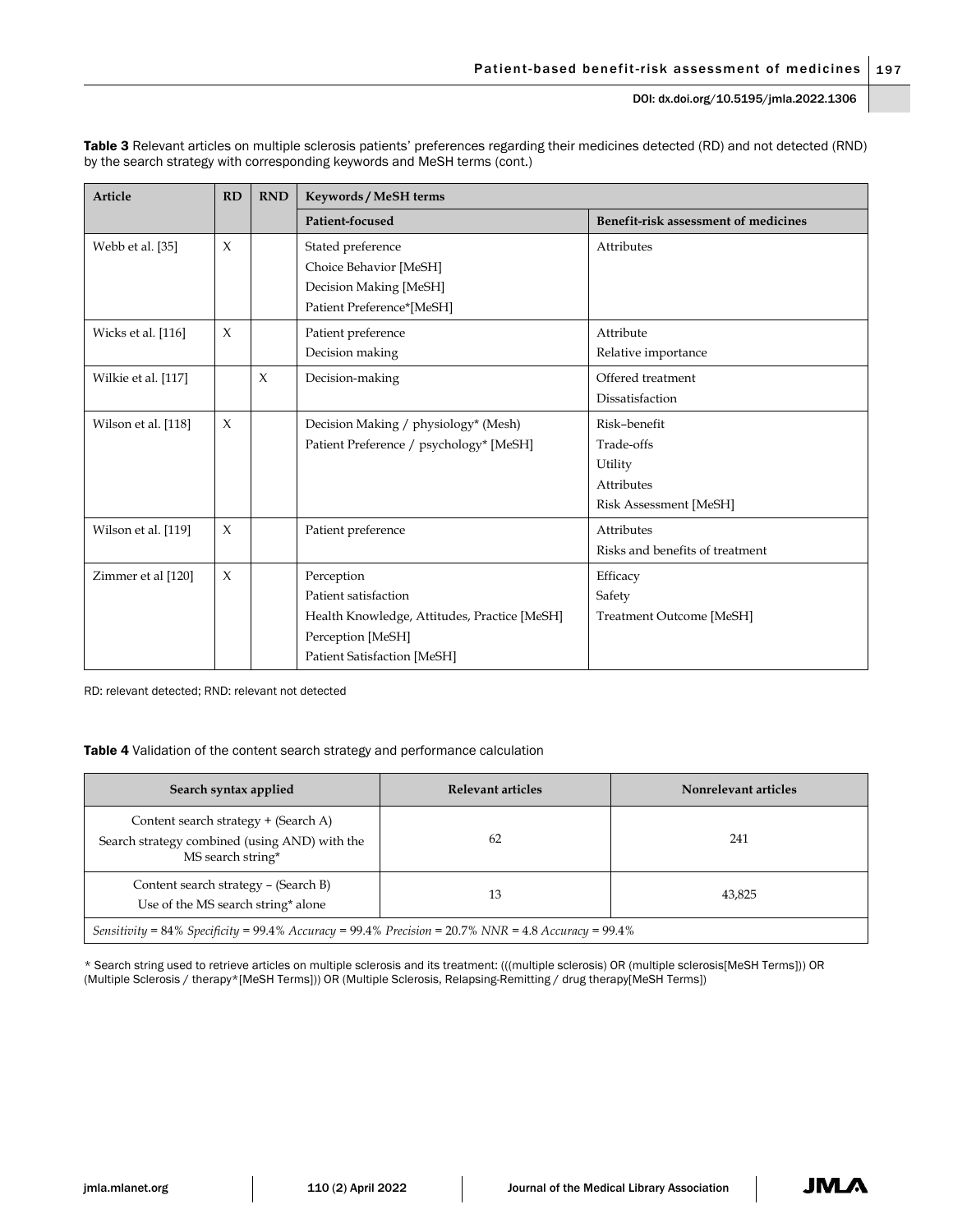Relative performance of the content search strategy

The systematic review on patient preferences for DMARD treatment in RA included 36 unique studies [42]. We used 35 studies to benchmark the output of the content search strategy as one study was not cited in PubMed [44]. Our search combining the developed content search strategy with the search syntax relevant to RA yielded 30 of the 35 studies: an 87.5% relative performance of the content search strategy. All articles in the systematic review (detected and not detected by the content search strategy) are listed with their corresponding keywords and MeSH terms in Appendix 5.

Relative performance of the extended search strategy

The systematic review on patient preferences for lung cancer treatment included fifteen unique studies [43]. We used all the included studies to benchmark the output of the extended search strategy, as all were listed in PubMed. The search combining the extended content search strategy with the search syntax relevant to lung neoplasm detected fourteen of the fifteen studies. This equates to 93.3% relative performance for the extended filter. All articles in the systematic review (detected and not detected by the extended content search strategy) are listed with their corresponding keywords and MeSH terms in Appendix 3 (Table 2). The reproducible extended search strategy can also be found in Appendix 6.

#### **DISCUSSION**

We developed a high-performance, objectively derived search strategy for patient-focused BRA of medicines. This search filter had high sensitivity for studies about patients' preferences and perspectives on the benefits and risks of their medicines, with excellent specificity and accuracy, and acceptable precision. Our proposed content search strategy was more targeted to retrieve studies on how patients perceive the effectiveness of their medicines and whether the potential benefits outweigh the harms when compared with another search filter designed to identify existing literature on patients' knowledge, views, and values [15]. The main advantage of our search strategy is that it has been empirically developed and validated based on clearly defined, pragmatic, and reproducible methods [20]. The use of such strategies could minimize the time, biases, and potential obstacles associated with those subjectively derived, such as the need for multiple search queries to make the search sufficiently wide and the subsequent need to restrict when the search yield is too broad [20, 45].

Patient-centered care encompasses shared decisionmaking, support for self-management, patient information, patient empowerment, care planning, the integration of medical and nonmedical care, and good communication between clinicians and patients [46]. It is also important to understand patients' preferences in all

aspects of their disease management. It is therefore important to efficiently collect evidence on the priorities and perspectives of patients regarding their medicines for prescribing, developing clinical guidelines, or making decisions in health technology assessment [39, 47].

We detected the search terms mostly used in studies relevant to patient-focused BRA of medicines by developing a bank of search terms and iteratively refining these terms. Although the terms for the domain of the patient are relatively consistent, those terms relevant to the domain of benefits and risks of medicines are variable. Most search terms in the domain were extracted as free text from the screened articles. The MeSH terms of Benefit Risk Assessment and Risk Assessment were neither precise nor sensitive in retrieving articles pertinent to patient-based BRA of medicines. Specific entries corresponding to patient-based risk assessment or patientbased benefit-risk assessment were not found below these terms in the MeSH hierarchy. It seems that the concept of patient-based BRA has not yet been identified under the larger concept of risk assessment or BRA in general.

Despite the relative consistency in the use of keywords and MeSH terms in the domain of patients and their preferences, we did not incorporate any of these terms in the search syntax of our validation case of MS with and without the proposed content search strategy. The main reason was to detect the largest possible number of publications that address patient-based BRA of drug therapy in MS. For example, the use of certain terms (e.g, Patient Preference [MeSH] OR Patient Preference / psychology [MeSH Subheading] OR Patient Preference / statistics & numerical data [MeSH Subheading] OR Decision Making [MeSH] OR Choice Behavior [MeSH] OR Health Knowledge, Attitudes, Practice [MeSH]) in the syntax for MS would have precluded retrieving articles where the keywords used to describe patient preference were respondents' attitude, patient engagement, or opinion of individuals. Screening of the many publications related to MS and its treatment in the last ten years allowed us to detect more precisely the true and—more importantly—the false negatives of the proposed content search strategy. The benchmarking of the pool of articles included in our validation versus those included in two published systematic reviews on patient-based BRA of medicines in MS permitted an optimal calculation of the performance parameters. Testing our content search strategy against a completed systematic review permitted us to calculate the relative performance of our generic search strategy versus the sophisticated and thorough research approach adopted in systematic reviews. It also allowed us to test it in a different case condition.

The success of an empirically derived content search strategy is estimated by the generalizability of the gold standard adopted in its validation. Despite being costly and time-consuming, hand-searching is still viewed as the method of choice [20]. The manual search based on MS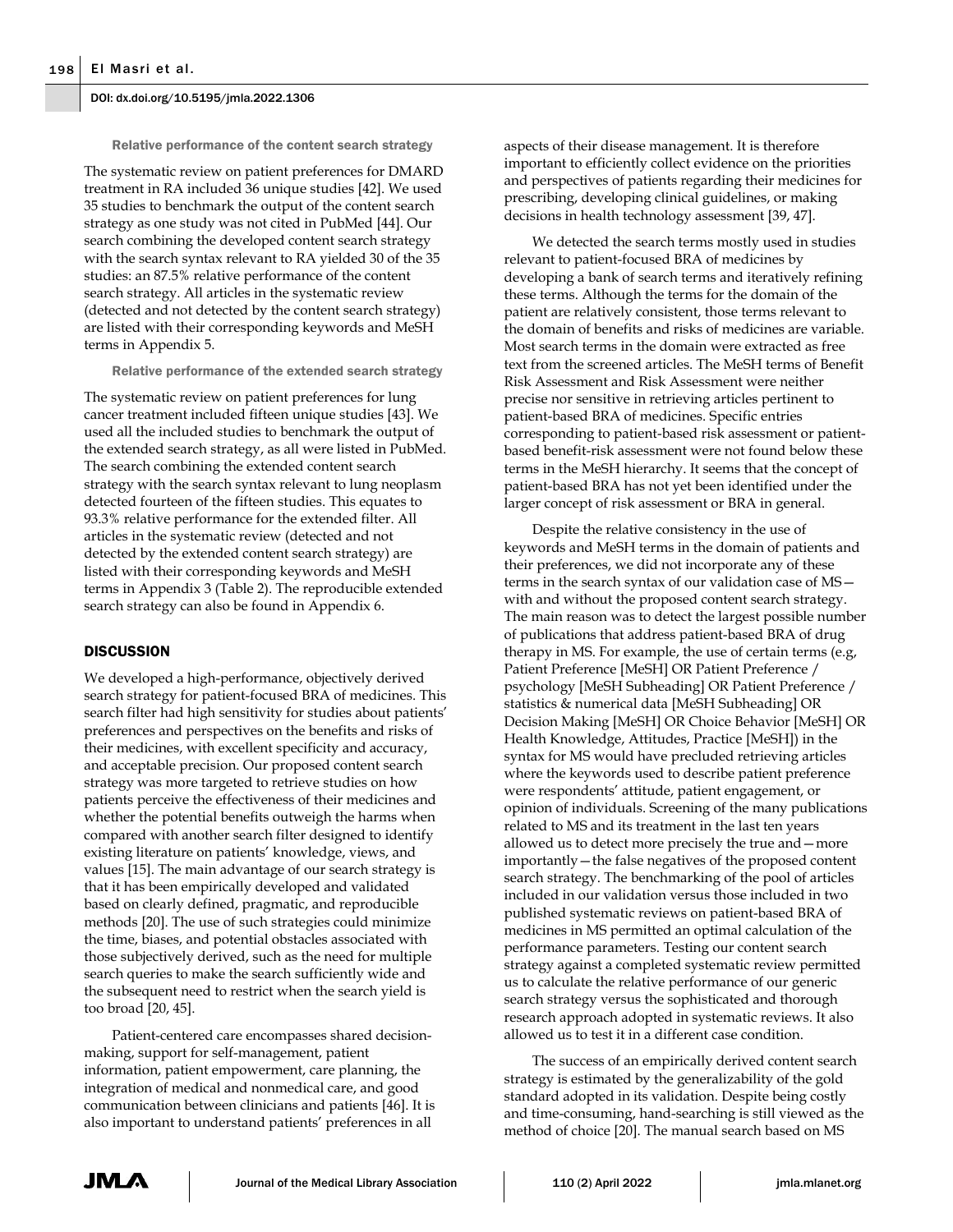syntax alone (43,901 hits) enabled generation of a reference set of seventy-five articles, which represented the gold standard in the validation. Nevertheless, this reference set was limited to one disease, and this might have introduced a bias in the calculation of the performance parameters. To counter this limitation, we performed a second validation based on extracted references from a relevant systematic review in another therapeutic area, RA. The systematic review–based quasigold standards have been increasingly used as an alternative approach for a gold standard in search filter development and validation [20].

A key point in developing search strategies is striking a balance between the sensitivity and specificity for the intended end users. It is hard to determine when a search strategy is completed, as there are no fixed measures or criteria for performance parameters for this purpose [20]. Moreover, increasingly extensive strategies may be more prone to errors. We proposed a high-performing strategy and a more extended one with higher sensitivity but where more articles would need to be read. The different performance levels of those two strategies will cater to different end users and their particular information needs.

## Strengths and limitations

This is the first study, to our knowledge, to develop a content search strategy that contains generic keywords and MeSH terms and subheadings that retrieve published data on patient-based BRA of medicines with high sensitivity, specificity, and accuracy. It can be used to identify the evidence on patient preferences and perspectives on their medicines in any therapeutic area when combined (using the Boolean operator AND) with search entries pertinent to a given disease or condition. This research-based search strategy can replace subjectively derived and unvalidated strategies currently used in the field of patient-based BRA, which rely more on expert opinions and are regarded as methodologically weak in standard biomedical evidence hierarchies [48, 49].

The main study limitation is that the search strategy was designed and validated using only one database, PubMed. All search strategies must be developed for a specific database [18], due to disparities in metadata sets and discrepancies in the use of controlled vocabularies, search syntax, truncation, and proximity operators [48]. This content search strategy could be readapted, and its performance reexamined in other large bibliographic databases (e.g., Embase).

## Implications for practice

This search strategy for identifying patient-based BRA of medicines can be used with confidence by not only information specialists but also clinicians or regulators with limited bibliographic search skills in a wide range of clinical areas where there is a need or wish to integrate

patients' perspectives in the assessment of medicines. Its metric-based performance can inform prospective users of the retrieval rate they can expect in their search. An extended search strategy is also proposed to be used for a more exhaustive search. The methods used to develop and validate the search filter can also be replicated in other complex search domains.

## FUNDING

This research was not supported by any funding.

## CONFLICT OF INTEREST

The authors declare they have no conflicts of interest.

## AVAILABILITY OF DATA

There is no additional data related to this manuscript. Endnote libraries can be shared upon request.

## AUTHORS' CONTRIBUTIONS

All authors contributed to the study conception and design. Material preparation, data collection and analysis were performed by HEM, SH, MVD, CD, and TM. The first draft of the manuscript was written by HEM, and all authors commented on previous versions of the manuscript. All authors read and approved the final manuscript.

#### REFERENCES

- 1. Stowasser DA, Allinson YM, O'Leary M. Understanding the medicines management pathway. JPPR. 2004;34(4):293–6.
- 2. Muhlbacher AC, Juhnke C, Beyer AR, Garner S. Patientfocused benefit-risk analysis to inform regulatory decisions: the European Union perspective. Value Health. 2016;19(6):734–40.
- 3. Curtin F, Schulz P. Assessing the benefit: risk ratio of a drugrandomized and naturalistic evidence. Dialogues Clin Neurosci. 2011;13(2):183–90.
- 4. Eichler HG, Abadie E, Raine JM, Salmonson T. Safe drugs and the cost of good intentions. N Engl J Med. 2009;360(14):1378–80.
- 5. Harrison M, Milbers K, Hudson M, Bansback N. Do patients and health care providers have discordant preferences about which aspects of treatments matter most? Evidence from a systematic review of discrete choice experiments. BMJ Open. 2017;7(5):e014719.
- 6. El Masri H, Hollingworth SA, van Driel M, Benham H, McGuire TM. Real-world questions and concerns about disease-modifying antirheumatic drugs (DMARDs): a retrospective analysis of questions to a medicine call center. BMC Rheumatol. 2020;4:27.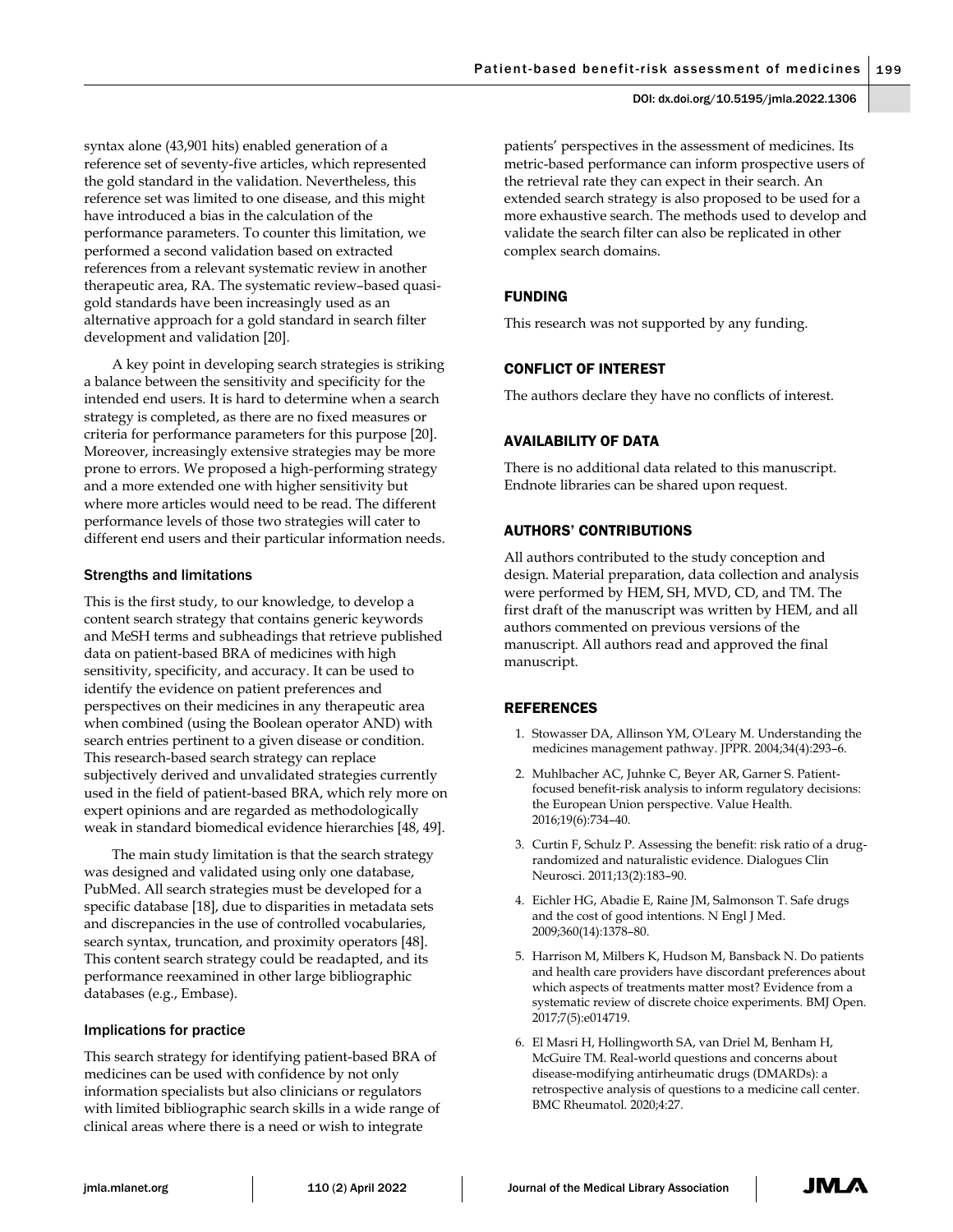- 7. Gabriel SE, Normand SLT. Getting the methods right the foundation of patient-centered outcomes research. N Engl J Med. 2012;367(9):787–90.
- 8. Postmus D, Mavris M, Hillege HL, Salmonson T, Ryll B, Plate A, Moulon I, Eichler H-G, Bere N, Pignatti F. Incorporating patient preferences into drug development and regulatory decision making: results from a quantitative pilot study with cancer patients, carers, and regulators. Clin Pharmacol Ther. 2016;99(5):548–54.
- 9. Marsh K, Lanitis T, Neasham D, Orfanos P, Caro J. Assessing the value of healthcare interventions using multi-criteria decision analysis: a review of the literature. PharmacoEconomics. 2014;32(4):345–65.
- 10.Clark MD, Determann D, Petrou S, Moro D, de Bekker-Grob EW. Discrete choice experiments in health economics: a review of the literature. Pharmacoeconomics. 2014;32(9):883– 902.
- 11.Facey K, Boivin A, Gracia J, Hansen HP, Lo Scalzo A, Mossman J, Single A. Patients' perspectives in health technology assessment: a route to robust evidence and fair deliberation. Int J Technol Assess Health Care. 2010;26(3):334–40.
- 12.Dirksen CD. The use of research evidence on patient preferences in health care decision-making: issues, controversies and moving forward. Expert Rev Pharmacoecon Outcomes Res. 2014;14(6):785–94.
- 13.Coast J, Al-Janabi H, Sutton EJ, Horrocks SA, Vosper AJ, Swancutt DR, Flynn TN. Using qualitative methods for attribute development for discrete choice experiments: issues and recommendations. Health Econ. 2012;21(6):730–41.
- 14.Selva A, Sola I, Zhang Y, Pardo-Hernandez H, Haynes RB, Martinez Garcia L, Navarro T, Schünemann H, Alonso-Coello P.. Development and use of a content search strategy for retrieving studies on patients' views and preferences. Health Qual Life Outcomes. 2017;15(1):126.
- 15.Wessels M, Hielkema L, Weijden T. How to identify existing literature on patients' knowledge, views, and values: the development of a validated search filter. J Med Libr Assoc. 2016;104:320–4.
- 16.Greenhalgh T, Humphrey C, Woodard F. User involvement in health care. Hoboken, NJ: Wiley-Blackwell/BMJ Books; 2011.
- 17.Zhang L, Jiang S, Ren C, Gao C. Is long-term warfarin therapy necessary in Chinese patients with atrial fibrillation after bioprosthetic mitral valve replacement and left atrial appendage obliteration? Heart Surg Forum. 2015;18(1):E11– 16.
- 18.Jenkins M. Evaluation of methodological search filters--a review. Health Info Libr J. 2004;21(3):148–63.
- 19.Glanville J, Bayliss S, Booth A, Dundar Y, Fernandes H, Fleeman ND, Foster L, Fraser C, Fry-Smith A, Golder S, Lefebvre C, Miller C, Paisley S, Payne L, Price A, Welch K. So many filters, so little time: the development of a search filter appraisal checklist. J Med Libr Assoc. 2008;96(4):356– 61.
- 20.Hausner E, Waffenschmidt S, Kaiser T, Simon M. Routine development of objectively derived search strategies. Syst Rev. 2012;1:19.
- 21.Pols DH, Bramer WM, Bindels PJ, van de Laar FA, Bohnen AM. Development and validation of search filters to identify articles on family medicine in online medical databases. Ann Fam Med. 2015;13(4):364–6.
- 22.Sarwar N, Gao P, Seshasai SR, Gobin R, Kaptoge S, Di Angelantonio E, Ingelsson E, Lawlor DA, Selvin E, Stampfer M, Stehouwer CDA, Lewington S, Pennells L, Thompson A, Sattar N, White IR, Ray K, Danesh J. Diabetes mellitus, fasting blood glucose concentration, and risk of vascular disease: a collaborative meta-analysis of 102 prospective studies. Lancet. 2010;375(9733):2215–22.
- 23.Zelniker TA, Wiviott SD, Raz I, Im K, Goodrich EL, Bonaca MP, Mosenzon O, Kato E, Cahn A, Furtado R, Bhatt DL 1, Leiter LA, McGuire DK, Wilding J, Sabatine MS.. SGLT2 inhibitors for primary and secondary prevention of cardiovascular and renal outcomes in type 2 diabetes: a systematic review and meta-analysis of cardiovascular outcome trials. Lancet. 2019;393(10166):31–39.
- 24.Fitchett D, Inzucchi SE, Cannon CP, McGuire DK, Scirica BM, Johansen OE, Sambevski S, Kaspers S, Pfarr E, George JT, Zinman B. Empagliflozin reduced mortality and hospitalization for heart failure across the spectrum of cardiovascular risk in the EMPA-REG OUTCOME trial. Circulation. 2019;139(11):1384–95.
- 25.Cosentino F, Grant PJ, Aboyans V, Bailey CJ, Ceriello A, Delgado V, Federici M, Filippatos G, Grobbee DE, Hansen TB, Huikuri HV, Johansson I, Jüni P, Lettino M, Marx M, Mellbin LG, Östgren CJ, Rocca B, Roffi M, Sattar N, Seferović PM, Sousa-Uva M, Valensi P, Wheeler DC, ESC Scientific Document Group. 2019 ESC Guidelines on diabetes, prediabetes, and cardiovascular diseases developed in collaboration with the EASD. Eur Heart J. 2020;41(2):255– 323.
- 26.Joy SM, Little E, Maruthur NM, Purnell TS, Bridges JF. Patient preferences for the treatment of type 2 diabetes: a scoping review. Pharmacoeconomics. 2013;31(10):877–92.
- 27.McSharry J, McGowan L, Farmer AJ, French DP. Perceptions and experiences of taking oral medications for the treatment of Type 2 diabetes mellitus: a systematic review and metasynthesis of qualitative studies. Diabet Med. 2016;33(10):1330–8.
- 28.Ho GJ, Liew SM, Ng CJ, Hisham Shunmugam R, Glasziou P. Development of a search strategy for an evidence based retrieval service. PloS One. 2016;11(12):e0167170.
- 29.Lessick S. The Medical Library Association essential guide to becoming an expert searcher: proven techniques, strategies, and tips for finding health information. J Med Libr Assoc. 2009 Apr;97(2):153–55.
- 30.Webster AC, Cross NB, Mitchell R, Craig JC. How to get the most from the medical literature: searching the medical literature effectively. Nephrology (Carlton). 2010;15(1):12–19.
- 31.Montalban X, Gold R, Thompson AJ, Otero-Romero S, Amato MP, Chandraratna D, Clanet M, Comi G, Derfuss T, Fazekas F, Hartung HP, Havrdova E, Hemmer B, Kappos L, Liblau R, Lubetzki C, Marcus E, Miller DH, Olsson T, Pilling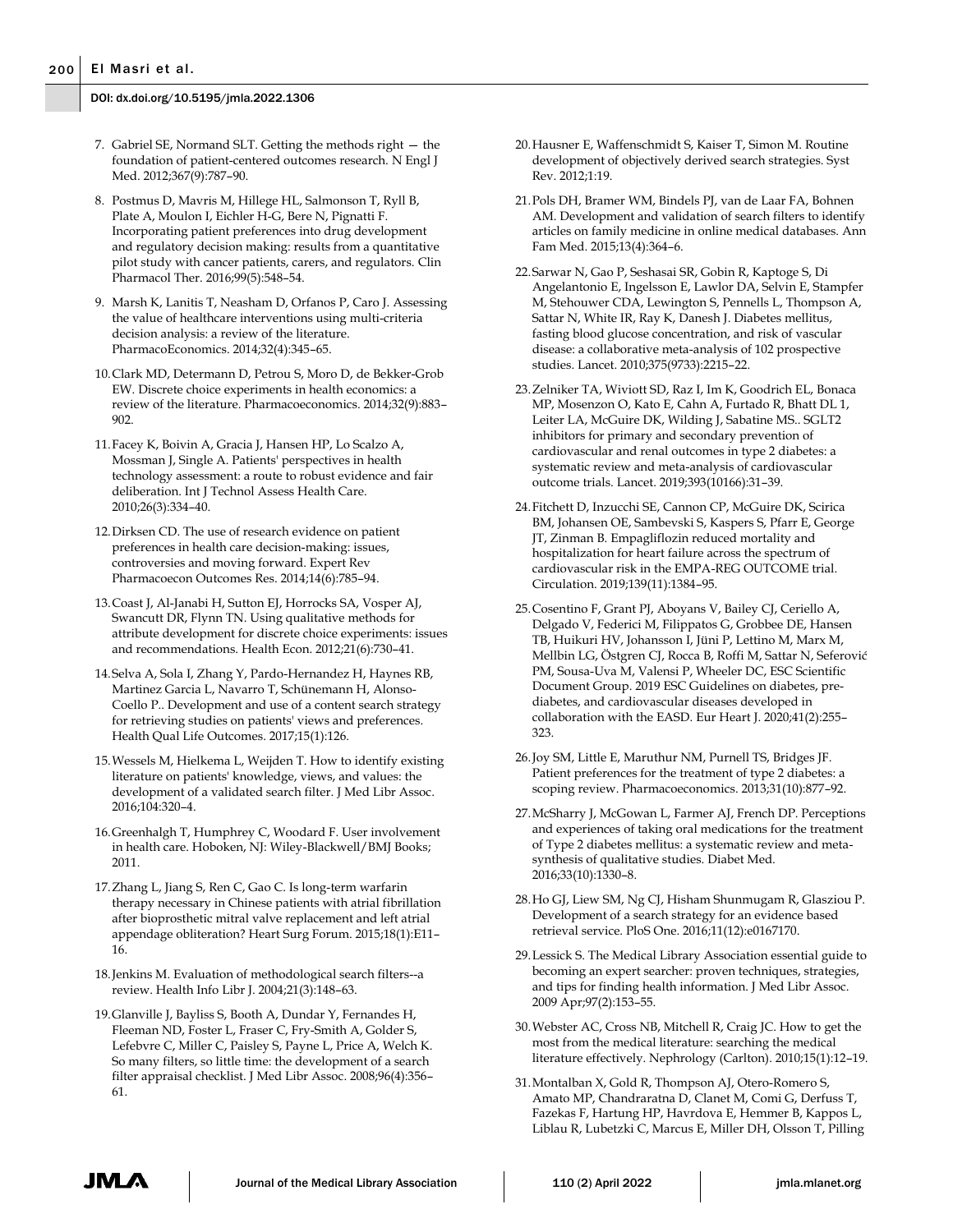S, Selmaj K, Siva A, Sorensen PS, Sormani MP, Thalheim C, Wiendl H, Zipp F.ECTRIMS/EAN Guideline on the pharmacological treatment of people with multiple sclerosis. Mult Scler. 2018;24(2):96–120.

- 32.Cocco E, Caoci A, Lorefice L, Marrosu MG. Perception of risk and shared decision making process in multiple sclerosis. Expert Rev Neurother. 2017;17(2):173–80.
- 33.Eskyte I, Manzano A, Pepper G, Pavitt S, Ford H, Bekker H, Chataway J, Schmierer K, Meads D, Webb E, Potrata B. Understanding treatment decisions from the perspective of people with relapsing remitting multiple sclerosis: a critical interpretive synthesis. Mult Scler Relat Disord. 2019;27:370– 7.
- 34.Reen GK, Silber E, Langdon DW. Multiple sclerosis patients' understanding and preferences for risks and benefits of disease-modifying drugs: a systematic review. J Neurol Sci. 2017;375:107–22.
- 35.Webb EJD, Meads D, Eskyte I, King N, Dracup N, Chataway J, Ford HL, Marti J, Pavitt SH, Schmierer K, Manzano A. A systematic review of discrete-choice experiments and conjoint analysis studies in people with multiple sclerosis. Patient. 2018;11(4):391–402.
- 36.Haynes RB, Wilczynski NL. Optimal search strategies for retrieving scientifically strong studies of diagnosis from Medline: analytical survey. BMJ (Clinical research ed). 2004;328(7447):1040.
- 37.Hoogendam A. Evaluation of PubMed filters used for evidence-based searching: validation using relative recall. J Med Libr Assoc. 2009;97(3):186–93.
- 38.Littell JH, Corcoran J, Pillai V. Systematic reviews and metaanalysis. New York: Oxford University Press; 2008.
- 39.Mühlbacher A, Bethge S. First and foremost battle the virus: eliciting patient preferences in antiviral therapy for hepatitis c using a discrete choice experiment. Value Health. 2016;19(6):776–87.
- 40.Yu T, Enkh-Amgalan N, Zorigt G. Methods to perform systematic reviews of patient preferences: a literature survey. BMC Med Res Methodol. 2017;17(1):166.
- 41.Eiring Ø, Landmark BF, Aas E, Salkeld G, Nylenna M, Nytrøen K. What matters to patients? A systematic review of preferences for medication-associated outcomes in mental disorders. BMJ Open. 2015;5(4):e007848
- 42.Durand C, Eldoma M, Marshall DA, Bansback N, Hazlewood GS. Patient preferences for disease-modifying antirheumatic drug treatment in rheumatoid arthritis: a systematic review. J Rheumatol. 2020;47(2):176–87.
- 43.Sugitani Y, Sugitani N, Ono S. Quantitative preferences for lung cancer treatment from the patients' perspective: a systematic review. Patient. 2020;13(5):521–36.
- 44.Ferraz MB, Pinheiro GR, Helfenstein M, Albuquerque E, Rezende C, Roimicher L, Brandao L, Silva SC, Pinheiro GC, Atra E. Combination therapy with methotrexate and chloroquine in rheumatoid arthritis. A multicenter randomized placebo-controlled trial. Scand J Rheumatol. 1994;23(5):231–6.
- 45.Damarell RA, Tieman JJ, Sladek RM. OvidSP Medline-to-PubMed search filter translation: a methodology for extending search filter range to include PubMed's unique content. BMC Med Res Methodol. 2013;13:86.
- 46.Scholl I, Zill JM, Harter M, Dirmaier J. An integrative model of patient-centeredness - a systematic review and concept analysis. PloS One. 2014;9(9):e107828.
- 47.Muhlbacher AC, Juhnke C. Patient preferences versus physicians' judgement: does it make a difference in healthcare decision making? Appl Health Econ Health Policy. 2013;11(3):163–80.
- 48.Bak G, Mierzwinski‐Urban M, Fitzsimmons H, Morrison A, Maden‐Jenkins M. A pragmatic critical appraisal instrument for search filters: introducing the CADTH CAI. Health Info Libr J. 2009;26(3):211–9.

49.ISSG Search Filter Resource [Internet]. Glanville J, Lefebvre C, Manson P, Robinson S and Shaw N, editors. York (UK): The InterTASC Information Specialists' Sub-Group; 2006 [cited 15 March 2021]. [<http://sites.google.com/a/york.ac.uk/issg-search-filters](http://sites.google.com/a/york.ac.uk/issg-search-filters-resource/home)[resource/home>](http://sites.google.com/a/york.ac.uk/issg-search-filters-resource/home).

- 50.Abolfazli R, Elyasi A, Javadi MR, Gholami K, Torkamandi H, Amir-Shahkarami M, Etemadifar M, Nasr Z. Knowledge and attitude assessment of Iranian multiple sclerosis patients receiving interferon beta. Iran J Neurol. 2014;13(3):160–7.
- 51.Arenson K. Freedom to be altruistic: allowing for risk/knowledge ratios in decisions concerning multiple sclerosis research. Open Med. 2011;5(1):e26–27.
- 52.Arroyo R, Sempere AP, Ruiz-Beato E, Prefasi D, Carreño A, Roset M, Maurino J. Conjoint analysis to understand preferences of patients with multiple sclerosis for diseasemodifying therapy attributes in Spain: a cross-sectional observational study. BMJ Open. 2017;7(3):e014433.
- 53.Barone DA, Singer BA, Merkov L, Rametta M, Suarez G. Survey of US patients with multiple sclerosis: comparison of the new electronic interferon beta-1b autoinjector (BETACONNECT™) with mechanical autoinjectors. Neurol Ther. 2016;5(2):155–67.
- 54.Bauer B, Brockmeier B, Devonshire V, Charbonne A, Wach D, Hendin B. An international discrete choice experiment assessing patients' preferences for disease-modifying therapy attributes in multiple sclerosis. Neurodegener Dis Manag. 2020.
- 55.Bayas A, Mäurer M. Teriflunomide for the treatment of relapsing-remitting multiple sclerosis: patient preference and adherence. Patient Prefer Adherence. 2015;9:265–74.
- 56.Beckmann H, Augustin M, Heesen C, Poettgen J, Blome C. Benefit evaluation in multiple sclerosis relapse treatment from the patients' perspective - Development and validation of a new questionnaire. Mult Scler Relat Disord. 2019;28:256– 61.
- 57.Bichuetti DB, Franco CA, Elias I, Mendonça ACR, Carvalho LFD, Diniz DS, Tur C, Tintoré M, de Oliveira EML. Multiple sclerosis risk perception and acceptance for Brazilian patients. Arq Neuropsiquiatr. 2018;76(1):6–12.
- 58.Boeru G, Milanov I, De Robertis F, Kozubski W, Lang M, Rojas-Farreras S, Tomlinson M. ExtaviJect® 30G device for

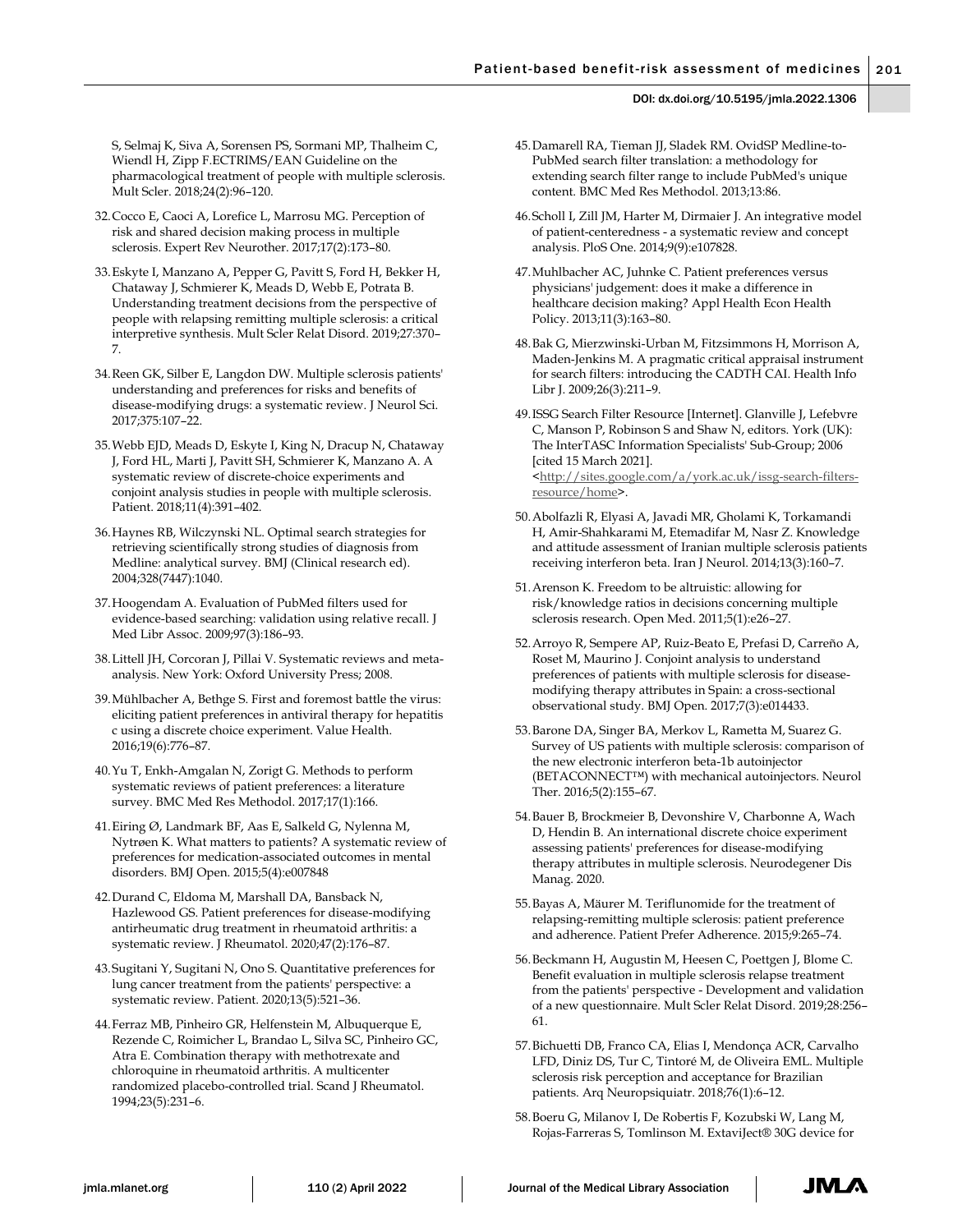subcutaneous self-injection of interferon beta-1b for multiple sclerosis: a prospective European study. Med Devices (Auckl). 2013;6:175–84.

- 59.Bottomley C, Lloyd A, Bennett G, Adlard N. A discrete choice experiment to determine UK patient preference for attributes of disease modifying treatments in Multiple Sclerosis. J Med Econ. 2017;20(8):863–70.
- 60.Brown H, Gabriele S, White J. Physician and patient treatment decision-making in relapsing-remitting multiple sclerosis in Europe and the USA. Neurodegener Dis Manag. 2018;8(6):371–6.
- 61.Bruce JM, Bruce AS, Catley D, Lynch S, Goggin K, Reed D, Lim SL, Strober L, Glusman M, Ness AR, Jarmolowicz DP. Being kind to your future self: probability discounting of health decision-making. Ann Behav Med. 2016;50(2):297– 309.
- 62.Bruce JM, Bruce AS, Lynch S, Thelen J, Lim SL, Smith J, Catley D, Reed DD, Jarmolowicz DP. Probability discounting of treatment decisions in multiple sclerosis: associations with disease knowledge, neuropsychiatric status, and adherence. Psychopharmacology (Berl). 2018;235(11):3303–13.
- 63.Bruce JM, Jarmolowicz DP, Lynch S, Thelen J, Lim SL, Smith J, Catley D, Bruce AS.How patients with multiple sclerosis weigh treatment risks and benefits. Health Psychol. 2018;37(7):680–90.
- 64.Carlin CS, Higuera L, Anderson S. Improving patientcentered care by assessing patient preferences for multiple sclerosis disease-modifying agents: a stated-choice experiment. Perm J. 2017;21:16–102.
- 65.Ceuninck van Capelle A, Meide HV, Vosman FJH, Visser LH. A qualitative study assessing patient perspectives in the process of decision-making on disease modifying therapies (DMT's) in multiple sclerosis (MS). PLoS One. 2017;12(8):e0182806.
- 66.Col NF, Solomon AJ, Springmann V, Garbin CP, Ionete C, Pbert L, Alvarez E, Tierman B, Hopson A, Kutz C, Morales IB, Griffin C, Phillips G, Ngo LH. Whose preferences matter? A patient-centered approach for eliciting treatment goals. Med Decis Making. 2018;38(1):44–55.
- 67.Col NF, Solomon AJ, Springmann V, Ionete C, Alvarez E, Tierman B, Kutz C, Morales IB, Griffin C, Ngo LH, Jones DE, Phillips G, Hopson A, Pbert L. Evaluation of a novel preference assessment tool for patients with multiple sclerosis. Int J MS Care. 2018;20(6):260–7.
- 68.de Seze J, Borgel F, Brudon F. Patient perceptions of multiple sclerosis and its treatment. Patient Prefer Adherence. 2012;6:263–73.
- 69.Fernández O, Duran E, Ayuso T, Hernández L, Bonaventura I, Forner M. Treatment satisfaction with injectable diseasemodifying therapies in patients with relapsing-remitting multiple sclerosis (the STICK study). PLoS One. 2017;12(10):e0185766.
- 70.Fox RJ, Salter A, Alster JM, Dawson NV, Kattan MW, Miller D, Ramesh S, Tyry T, Wells BW, Cutter G. Risk tolerance to MS therapies: survey results from the NARCOMS registry. Mult Scler Relat Disord. 2015;4(3):241–9.
- 71.Frost N, Freeman J, Brixner D, Mort J, Clem J, Ngorsuraches S. Patients' preferences and willingness-to-pay for diseasemodifying therapies. Mult Scler Relat Disord. 2019;35:55–60.
- 72.Garcia-Dominguez JM, Muñoz D, Comellas M, Gonzalbo I, Lizán L, Polanco Sánchez C. Patient preferences for treatment of multiple sclerosis with disease-modifying therapies: a discrete choice experiment. Patient Prefer Adherence. 2016;10:1945–56.
- 73.Glanz BI, Greeke E, LaRussa A, Stuart F, Rintell DJ, Chitnis T, Healy BC. Risk attitudes and risk perceptions in individuals with multiple sclerosis. Mult Scler J Exp Transl Clin. 2016;2:2055217316665406.
- 74.Goodwin E, Green C, Hawton A. What difference does it make? A comparison of health state preferences elicited from the general population and from people with multiple sclerosis. Value Health. 2020;23(2):242–50.
- 75.Heesen C, Kleiter I, Meuth SG, Krämer J, Kasper J, Köpke S, Gaissmaier W. Benefit-risk perception of natalizumab therapy in neurologists and a large cohort of multiple sclerosis patients. J Neurol Sci. 2017;376:181–90.
- 76.Heesen C, Kleiter I, Nguyen F, Schäffler N, Kasper J, Köpke S, Gaissmaier W. Risk perception in natalizumab-treated multiple sclerosis patients and their neurologists. Mult Scler. 2010;16(12):1507–12.
- 77.Hincapie AL, Penm J, Burns CF. Factors associated with patient preferences for disease-modifying therapies in multiple sclerosis. J Manag Care Spec Pharm. 2017;23(8):822– 30.
- 78.Hofmann A, Stellmann JP, Kasper J, Ufer F, Elias WG, Pauly I, Repenthin J, Rosenkranz T, Weber T, Köpke S, Heesen C, MS Network Hamburg. Long-term treatment risks in multiple sclerosis: risk knowledge and risk perception in a large cohort of mitoxantrone-treated patients. Mult Scler. 2013;19(7):920–5.
- 79.Jarmolowicz DP, Bruce AS, Glusman M, Lim SL, Lynch S, Thelen J, Catley D, Zieber N, Reed DD, Bruce JM. On how patients with multiple sclerosis weigh side effect severity and treatment efficacy when making treatment decisions. Exp Clin Psychopharmacol. 2017;25(6):479–84.
- 80.Jarmolowicz DP, Reed DD, Bruce AS, Catley D, Lynch S, Goggin K, Lim SL, Strober L, Glusman M, Norouzinia AN, Bruce JM. Using EP50 to forecast treatment adherence in individuals with multiple sclerosis. Behav Processes. 2016;132:94–9.
- 81.Jarmolowicz DP, Reed DD, Bruce AS, Lynch S, Smith J, Bruce JM. Modeling effects of side-effect probability, sideeffect severity, and medication efficacy on patients with multiple sclerosis medication choice. Exp Clin Psychopharmacol. 2018;26(6):599–607.
- 82.Köpke S, Kern S, Ziemssen T, Berghoff M, Kleiter I, Marziniak M, Paul F, Vettorazzi E, Pöttgen J, Fischer K, Kasper J, Heesen C. Evidence-based patient information programme in early multiple sclerosis: a randomised controlled trial. J Neurol Neurosurg Psychiatry. 2014;85(4):411–8.
- 83.Kremer IE, Evers SM, Jongen PJ, van der Weijden T, van de Kolk I, Hiligsmann M. Identification and prioritization of important attributes of disease-modifying drugs in decision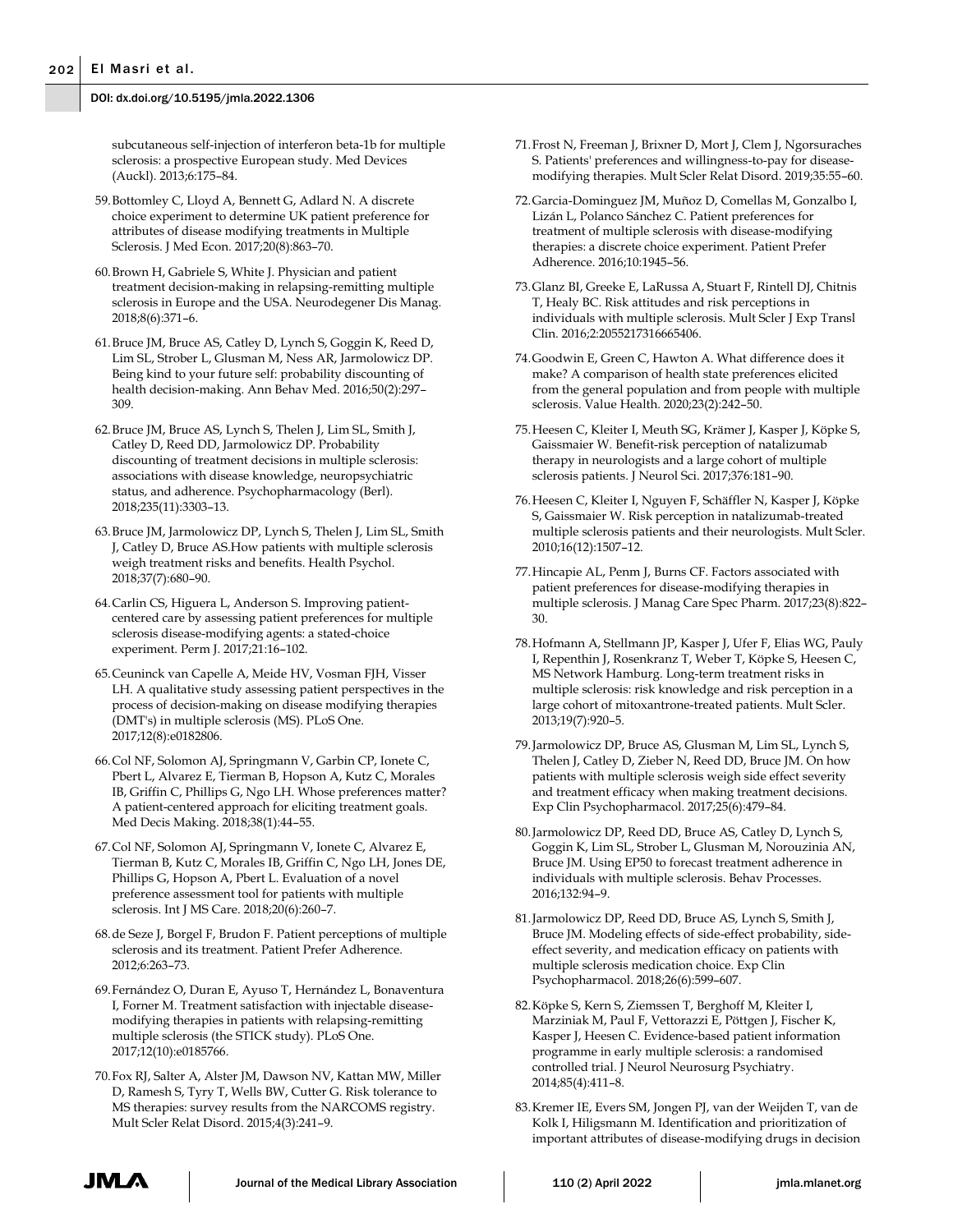making among patients with multiple sclerosis: a nominal group technique and best-worst scaling. PLoS One. 2016;11(11):e0164862.

- 84.Kremer IEH, Evers S, Jongen PJ, Hiligsmann M. Comparison of preferences of healthcare professionals and MS patients for attributes of disease-modifying drugs: a best-worst scaling. Health Expect. 2018;21(1):171–80.
- 85.Lee Mortensen G, Rasmussen PV. The impact of quality of life on treatment preferences in multiple sclerosis patients. Patient Prefer Adherence. 2017;11:1789–96.
- 86.Lin PJ, Saret CJ, Neumann PJ, Sandberg EA, Cohen JT. Assessing the value of treatment to address various symptoms associated with multiple sclerosis: results from a contingent valuation study. Pharmacoeconomics. 2016;34(12):1255–65.
- 87.Lizán L, Comellas M, Paz S, Poveda JL, Meletiche DM, Polanco C. Treatment adherence and other patient-reported outcomes as cost determinants in multiple sclerosis: a review of the literature. Patient Prefer Adherence. 2014;8:1653–64.
- 88.Lynd LD, Henrich NJ, Hategeka C, Marra CA, Mittmann N, Evans C, Traboulsee AL. Perspectives of patients with multiple sclerosis on drug treatment: a qualitative study. Int J MS Care. 2018;20(6):269–77.
- 89.Lynd LD, Traboulsee A, Marra CA, Mittmann N, Evans C, Li KH, Carter M, Hategekimana C. Quantitative analysis of multiple sclerosis patients' preferences for drug treatment: a best-worst scaling study. Ther Adv Neurol Disord. 2016;9(4):287–96.
- 90.Mansfield C, Thomas N, Gebben D, Lucas M, Hauber AB. Preferences for multiple sclerosis treatments: using a discrete-choice experiment to examine differences across subgroups of US patients. Int J MS Care. 2017;19(4):172–83.
- 91.McDonnell GV, Marriott JJ. Patient-perceived risks of MS DMTs: problems of communication and risk management? Neurology. 2019;92(14):647–8.
- 92.McGinley MP, Cola PA, Fox RJ, Cohen JA, Corboy JJ, Miller D. Perspectives of individuals with multiple sclerosis on discontinuation of disease-modifying therapies. Mult Scler. 2019:1352458519867314.
- 93.Mendel R, Traut-Mattausch E, Frey D, Bühner M, Berthele A, Kissling W, Hamann J. Do physicians' recommendations pull patients away from their preferred treatment options? Health Expect. 2012;15(1):23–31.
- 94.Miller CE, Karpinski M, Jezewski MA. Relapsing-remitting multiple sclerosis patients' experience with natalizumab: a phenomenological investigation. Int J MS Care. 2012;14(1):39–44.
- 95.Poulos C, Kinter E, van Beek J, Christensen K, Posner J. Preferences of patients with multiple sclerosis for attributes of injectable multiple sclerosis treatments in the United Kingdom and France. Int J Technol Assess Health Care. 2018;34(4):425–33.
- 96.Poulos C, Kinter E, Yang JC, Bridges JF, Posner J, Gleißner E, Mühlbacher A, Kieseier B. A discrete-choice experiment to determine patient preferences for injectable multiple sclerosis treatments in Germany. Ther Adv Neurol Disord. 2016;9(2):95–104.
- 97.Poulos C, Kinter E, Yang JC, Bridges JF, Posner J, Reder AT. Patient preferences for injectable treatments for multiple sclerosis in the United States: a discrete-choice experiment. Patient. 2016;9(2):171–80.
- 98.Poulos C, Wakeford C, Kinter E, Mange B, Schenk T, Jhaveri M. Patient and physician preferences for multiple sclerosis treatments in Germany: a discrete-choice experiment study. Mult Scler J Exp Transl Clin. 2020;6(1):2055217320910778.
- 99.Rahimi F, Rasekh HR, Abbasian E, Peiravian F, Etemadifar M, Ashtari F, Sabzghabaee AM, Amirsadri MR. Patient preferences for Interferon-beta in Iran: a discrete choice experiment. PLoS One. 2018;13(3):e0193090. 100.
- 100. Rath L, Vijiaratnam N, Skibina O. Assessing understanding of individual risk and symptoms of progressive multifocal leukoencephalopathy in patients prescribed natalizumab for multiple sclerosis. Intern Med J. 2017;47(2):194–9.
- 101. Rosato R, Testa S, Oggero A, Molinengo G, Bertolotto A. Quality of life and patient preferences: identification of subgroups of multiple sclerosis patients. Qual Life Res. 2015;24(9):2173–82.
- Salamonsen A. Mind the gap! Lay and medical perceptions of risks associated with the use of alternative treatment and conventional medicine. Forsch Komplementmed. 2015;22(1):24–29.
- 103. Salter AR, Marrie RA, Agashivala N, Belletti DA, Kim E, Cutter GR, Cofield SS, Tyry T. Patient perspectives on switching disease-modifying therapies in the NARCOMS registry. Patient Prefer Adherence. 2014;8:971–9.
- 104. Sempere AP, Vera-Lopez V, Gimenez-Martinez J, Ruiz-Beato E, Cuervo J, Maurino J. Using a multidimensional unfolding approach to assess multiple sclerosis patient preferences for disease-modifying therapy: a pilot study. Patient preference and adherence. 2017;11:995–9.
- 105. Shingler SL, Swinburn P, Ali S, Perard R, Lloyd AJ. A discrete choice experiment to determine patient preferences for injection devices in multiple sclerosis. J Med Econ. 2013;16(8):1036–42.
- 106. Syed M, Rog D, Parkes L, Shepherd GL. Patient expectations and experiences of multiple sclerosis interferon β-1a treatment: a longitudinal, observational study in routine UK clinical practice. Patient Prefer Adherence. 2014;8:247–55.
- 107. Thach AV, Brown CM, Herrera V, Sasane R, Barner JC, Ford KC, Lawson KA. Associations between treatment satisfaction, medication beliefs, and adherence to diseasemodifying therapies in patients with multiple sclerosis. Int J MS Care. 2018;20(6):251–9.
- 108. Thakur K, Manuel L, Tomlinson M. Autoinjectors for administration of interferon beta-1b in multiple sclerosis: patient preferences and the ExtaviPro™ 30G and Betacomfort(®) devices. Pragmat Obs Res. 2013;4:19–26.
- 109. Tourbah A, Papeix C, Tourniaire P, Rerat K, Meite M, Durand B, Lamy F, Chouette I, Mekies C, ESGILE Study Group. Reasons for switching to fingolimod in patients relapsing-remitting multiple sclerosis in France: the ESGILE study. Mult Scler Relat Disord. 2020;46:102433.